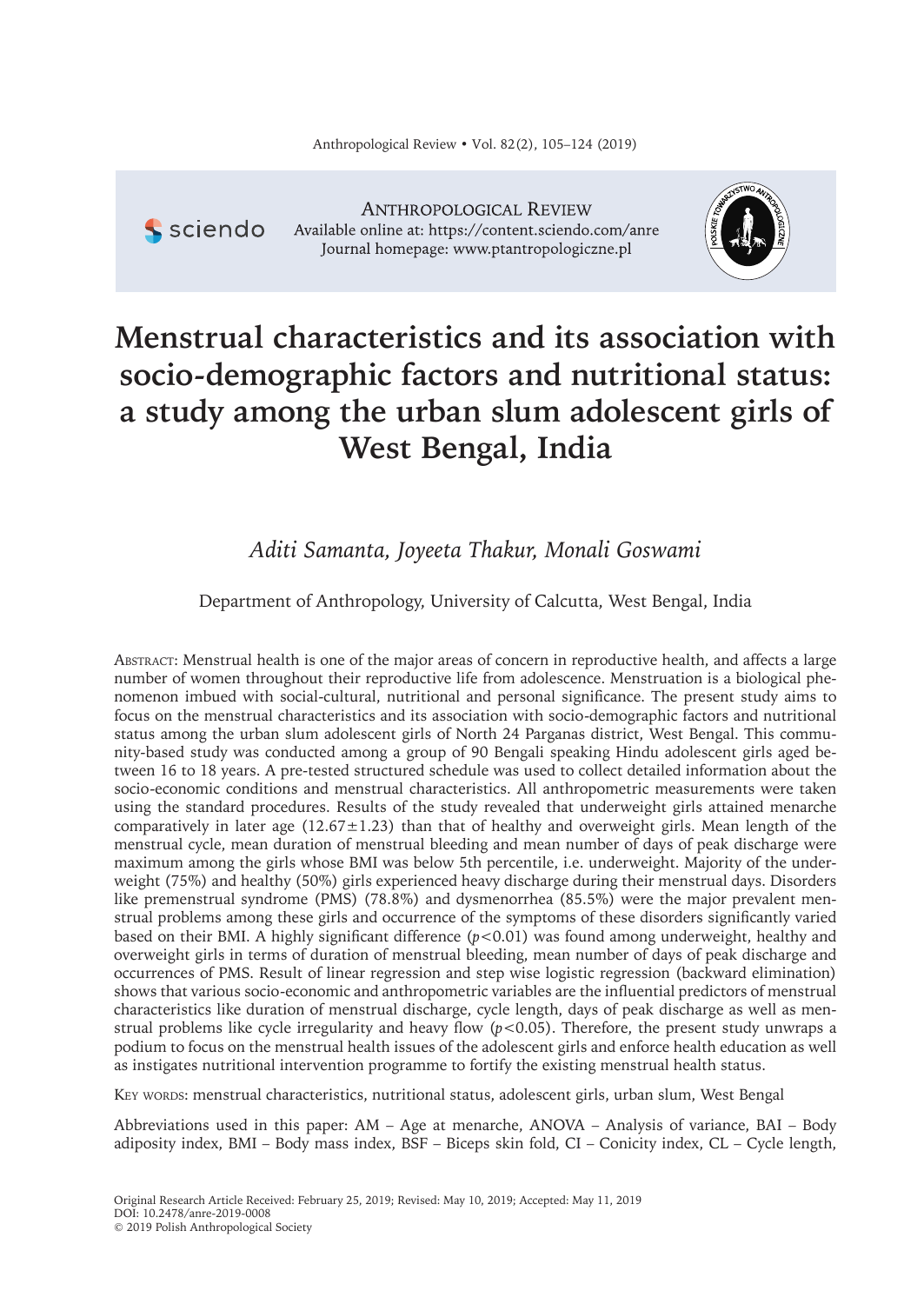DB – Duration of bleeding, DLHS – District level household survey, FFM – Fat-free mass, FFMI – Fat-free mass index, FM – Fat mass, FMI – Fat mass index, FP – Frankfurt plane, HC – Hip circumference, LR – Likelihood ratios, MUAC – Mid upper-arm circumference, NDPD – Number of days of peak discharge, NGO – Non-governmental organisation, PBF – Percent body fat, PMS – Premenstrual syndrome, SISF – Supra-iliac, SPSS – Statistical package for social sciences, SSF – Subscapular skinfold, TSF – Triceps skinfold, WC – Waist circumference, WHO – World Health Organization, WHR – Waist-to-hip ratio.

#### **Introduction**

Adolescence is the transitional phase of physical and mental development between childhood and adulthood and is characterised by immense hormonal changes. The word adolescent derived from of the Latin word, *adolescere* meaning "growing to maturity" (Dictionary by Merriam-Webster)**.** This period is very crucial since these are the formative years in the life of an individual when major physical, endocrinal and physiological development took place in terms of attainment of menarche, the onset of menstruation (Kaczmarek 2011; Kanotra et al. 2013). Menstrual cycle is normal physiological process that is characterized by periodic and cyclic shedding of progestational endometrium accompanied by loss of blood. This is an additional vital sign which adds as a powerful tool to the assessment of normal development and the exclusion of pathological conditions among the adolescent and young girls (Diaz et al. 2006).

Generally, adolescence is considered as a healthy phase of life, however, menstrual problems are very common especially in the late adolescence (Ziv et al. 1999). Menstrual health is one of the major areas of concern in reproductive health, and affects a large number of women throughout their reproductive life from adolescence (Omidvar et al. 2018). The list of menstrual disorders may range from hypomenorrhea (light menstruation), menorrhagia (heavy menstrual bleeding), oligomenorrhea (infrequent menstrual cycle), amenorrhea (menstrual cycle occurring more than 35 days apart) to dysmenorrhoea (painful menstruation) and premenstrual syndrome (PMS) (Campbell and McGrath 1997). Studies worldwide show that several factors such as socio-economic status, ethnicity, place of residence, nutritional status, life style habits, and genetics are responsible behind these menstrual disorders (Munster et al. 1992; Harlow and Park 1996; Rowland et al. 2002; Rahman et al. 2004; Sanyal and Ray 2008) and out of these nutrition and body weight play a very crucial role in determining pubertal development (Karlberg 2002).

There appears to be a relationship between body weight and the onset of menarche and maintaining a healthy menstrual cycle (World Health Organization 1986).It is estimated that a minimum body fat of 17% is necessary for menarche and 22% body fat is necessary for maintaining normal menses (Lacroix and Whitten 2018). It is reported that having a high or low Body Mass Index (BMI) may cause to experience an absence of menstruation, irregular menstruation and painful menstruation (Yu et al. 2015). Women without much fat on their bodies may lead to lack of estrogen, and the lack of fat doesn't allow cells to convert cholesterol into extra estrogen which may stop ovulation (Fujiwara and Nakata 2004). On the other hand, extra estrogen can cause bleeding or menstrual disorders because overweight women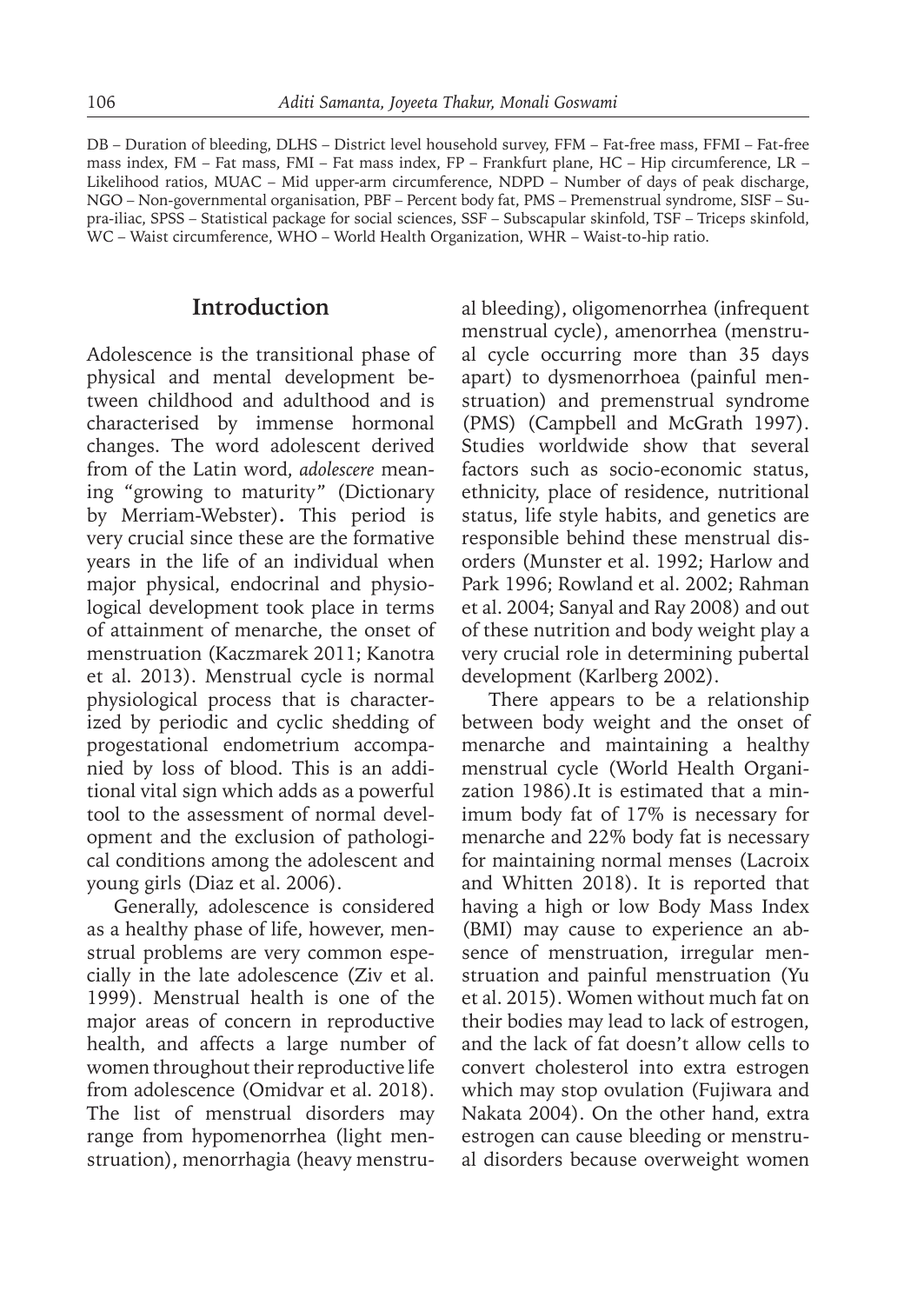carrying extra fat cells have "little estrone-making factories", which have an estrogenic effect on glands. Therefore, it is required to keep BMI within the normal range to promote regular and healthy menstrual cycles (Fujiwara 2005; Nagata et al. 2005).

Body mass index (BMI) is widely used in assessing the nutritional status, but it cannot describe the distribution of abdominal adipose tissue (Wang et al. 2017). Therefore, additional anthropometric indices are required to assess abdominal adipose accumulation. Elevated waist circumference (WC) and waistto-hip ratio (WHR) were reported to be strongly associated with central fat distribution (Bao et al. 2008), in addition with other indices like conicity index (CI) and body adiposity index (BAI) that have often been used in epidemiological research (Shidfaret al. 2012; Bergman et al. 2013).

Adolescence, is a period which prepare an individual nutritionally for a healthy adult life . In a developing country like India adolescence constitutes around 1/5th of the total country's population (Hanson and Gluckman 2006), and are the worst sufferers of the ravages of various forms of malnutrition because of their increased nutritional needs and low social power (Kaur et al. 2007; Choudhary et al. 2009). Moreover, due to poverty, poor standard of living, malnutrition, low level of education, poor knowledge of health and diseases and poor access to health care services, urban slum area are more susceptible to various diseases and morbidity tends to be high predominantly among the women of the reproductive age group (Vasanthi et al. 1994; Chaturvedi et al. 1996). Under this circumstance the present study is an envisage to study the association between the various anthropometric indices with the menstrual characteristics among the-urban slum adolescent girls of North 24 Paraganas of West Bengal.

## **Materials and Methods**

## **Study design and participants**

The present study was carried out in a peri-urban area of Duttabad, a slum in North 24 Paragana district at West Bengal, India. Duttabad, one of the first established slums located in Salt Lake City under Bidhannagar Municipal Corporation and out of the 21 slums in Salt Lake area Duttabad occupies the largest space (Mitra and Banerji 2016). From this selected slum area, data has been collected from total 90 adolescent girls covering the ages 16, 17 and 18. All the study participants were Hindu, Bengali speaking girls and were from the same ethnic group. Prior to data collection, the purpose and nature of study were explained to the participants as well as to their either or both parents and a verbal consent was taken from them. No proper sampling technique was adopted in selecting the subjects. The whole data were collected from the participants in person, by one of the authors (AS) during the months of March to May, 2017.

The study participants were selected based on the certain criteria these are, presently not in wedlock, aged between 10–19 years (following WHO criteria for being an adolescent), and experienced menarche at least two years prior to the interview date. All the participants were free from any previous histories related to medical and surgical episodes, physical deformity and were not suffering from any diseases at the time of interview. The subjects who volunteered to participate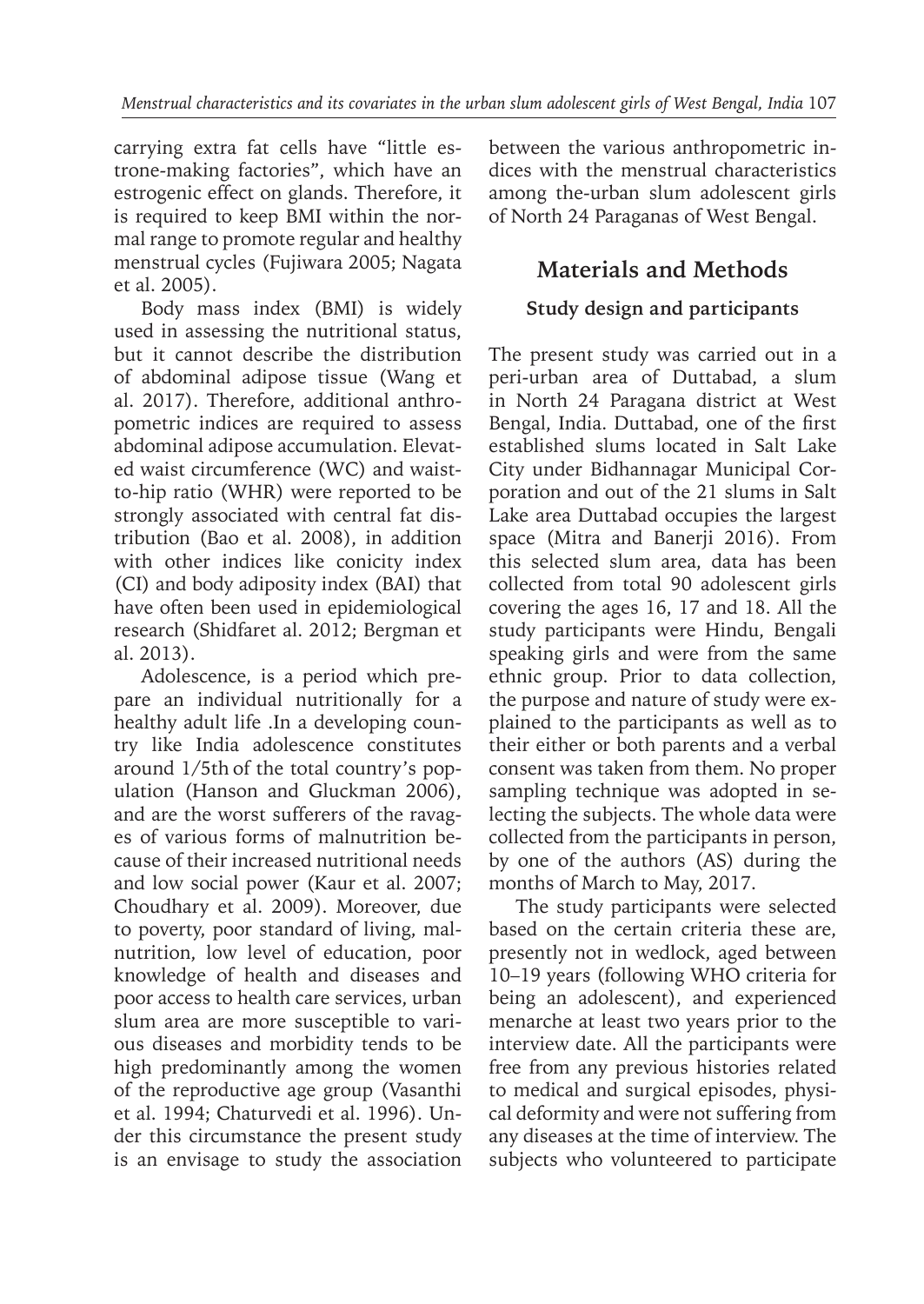in the study and also corresponded with the study criteria were incorporated in the study.

Data regarding socio-economic status, menstrual characteristics and menstrual disorders, were collected by using a pre-tested structured schedule. Socio-demographic status was ascertained through the data like subjects' age, educational status, educational and occupational status of their parents, number of family members and monthly family expenditure.

Data related to menstruation included date of first menstruation (menarche) which was collected by asking the exact date, if couldn't recall, then the nearest month of any events or festivals around the time of menarche; menstrual discharge which was considered by scanty, moderate and heavy amount of menstrual bleeding (self-assessed); days of peak discharge was considered as the number of days during which maximum amount of menstrual blood is discharged (self-assessed); duration of bleeding was considered as the number of days during which menstrual blood is discharged from the body and cycle length was considered as the period between the first day of menstrual bleeding and the day immediately prior to the next menstrual bleeding. Menstrual disorders like 'irregular periods' was considered as menstruation that took place on a monthly basis but at a nonspecific interval of time and 'skipping of cycle', as the skipping of menstrual cycle during a particular month or for some months on the basis of last oneyear history. Menstrual disorders were also determined by Premenstrual syndrome and dysmenorrhea. Premenstrual problems were defined as symptoms like irritability, anxiety, mood swing, insomnia, breast tenderness, changes in appetite, nausea, abdominal bloating, lower abdominal pain, lower back pain and joint pain that they have experienced just a few days before the menstruation started. Dysmenorrhea was described as painful cramping, abdominal pain accompanying menstruation in association with few other symptoms like lower back pain, pain in thigh, pain during or after passing urine, pain with full bladder, abdominal blotting, nausea or vomiting, frequent urination and fatigue.

#### **Anthropometric measurements**

All the measurements were carried out by a well-trained student, the first author (AS). Care was taken to avoid any possible systematic errors (instrumental or definition of landmarks) in the course of recording the anthropometric measurements as outlined by Lohman et al. (1988). Height was measured to the nearest 0.1 centimetre by using an anthropometric rod by asking the subject to stand erect looking straight on a levelled surface with heels together and toes apart, without her shoes, with head oriented in the Frankfurt plane (FP). FP is defined as the anatomical position of the human skull, based on a plane passing through the inferior margin of the left orbit and the upper margin of each ear. Weight was recorded measured in kilograms under basal conditions with participant in bare feet and wearing minimum clothing. Mid Upper-Arm Circumference (MUAC) was measured in centimetre with nonstretched measuring tape by asking the participant to flex the bicep muscle while the tape was wrapped around the flexed bicep gently but firmly avoiding compression of soft tissues in the midway between the tip of acromion and olecranon process. Waist circumference (WC) was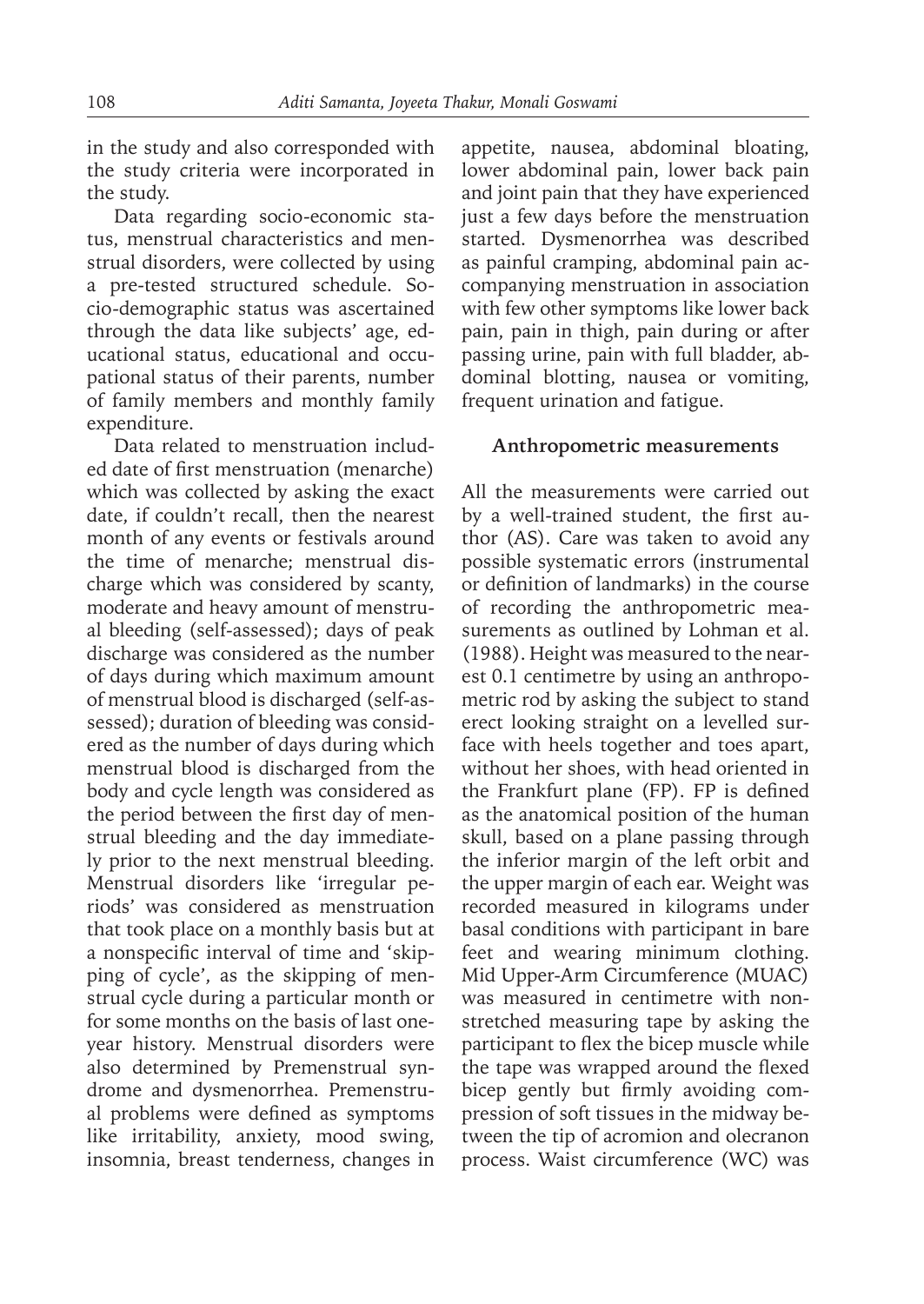measured in centimetre at a point midway between the lower border of the ribs and the highest point of iliac crest using a non-stretchable flexible tape in horizontal position, with the subject standing erect and looking straight forward. Hip circumference (HC) was also measured in centimetre by applying the tape at the point yielding the maximum circumference or the widest part over the buttocks, between the greater trochanter (top of the thigh bone) and the lower buttock level, with the participant's legs together. Biceps skin fold (BSF) was measures by hanging the subject's arm in a relaxed position at the side and measurements was taken by pinching the fold running parallel just above a marked point on the midline of the front of the arm between the elbow and the acromion process. The triceps skinfold (TSF) was measured on the back of the same arm by pinching the fold slightly above over the triceps muscle, midway between the elbow and the acromion process of the scapula by keeping the skinfold site in a vertical position. Subscapular skinfold (SSF) was taken just below the inferior angle (lower tip) of the scapula (shoulder blade). The subscapular skinfold measurement was on a line from the inferior angle of the scapula in a direction that is obliquely downwards and laterally at 45 degrees. Supra-iliac (SISF) was measured through locating first the anterior superior iliac spine. The tip of the calliper was gently touched at the point where the superior iliac spine is downward and dropped off, while the left hand was on the axillary border. Raised the fold 5–7 cm (depending on the size of the subject) above the anterior superior iliac spine and measurements was taken. All the skinfold measurements were taken in mm by using Harpenden skinfold calliper.

#### **Various anthropometric indices**

1. Body mass index (BMI) was calculated in the standard way as:

BMI (kg/m**<sup>2</sup>** ) = Weight (kg)/Height**<sup>2</sup>** (m)

BMI was classified for age, according to the WHO (2007) classification criteria, where a BMI less than 5th percentile is classified as underweight,  $5th$  to  $\lt 85th$ percentile as healthy, 85th to <95th percentile as overweight and ≥95th percentile as obese.

2. Waist-hip ratio (WHR) was calculated) by the formula (WHO 2000)

 $WHR = WC$  (cm)/HC (cm)

3. The following equations of Slaughter et al. (1988) were used to estimate Percent Body Fat (PBF):

PBF = 1.33 (TSF + SSF)−0.013(TSF + SSF)**<sup>2</sup>**−2.5

4. The following equations of VanItallie et al. (1990) were utilized to assess the proportion of Fat mass (FM), Fat-free mass (FFM), Fat mass index (FMI) and Fat-free mass index (FFMI):

FM (kg) = (PBF/100)  $\times$  weight (kg) FFM  $(kg)$  = Weight  $(kg)$  – FM  $(kg)$ FMI ( $\text{kg/m}^2$ ) = FM ( $\text{kg}$ ) /Height<sup>2</sup> (m<sup>2</sup>) FFMI  $\frac{\text{kg}}{m^2}$  = FFM  $\frac{\text{kg}}{\text{kg}}$  /Height<sup>2</sup> (m<sup>2</sup>)

5. Body Adiposity Index was calculated according to the following equation (Bergman et al. 2011):

$$
BAI = [HC (m)/Height^{2/3} (m)]-18
$$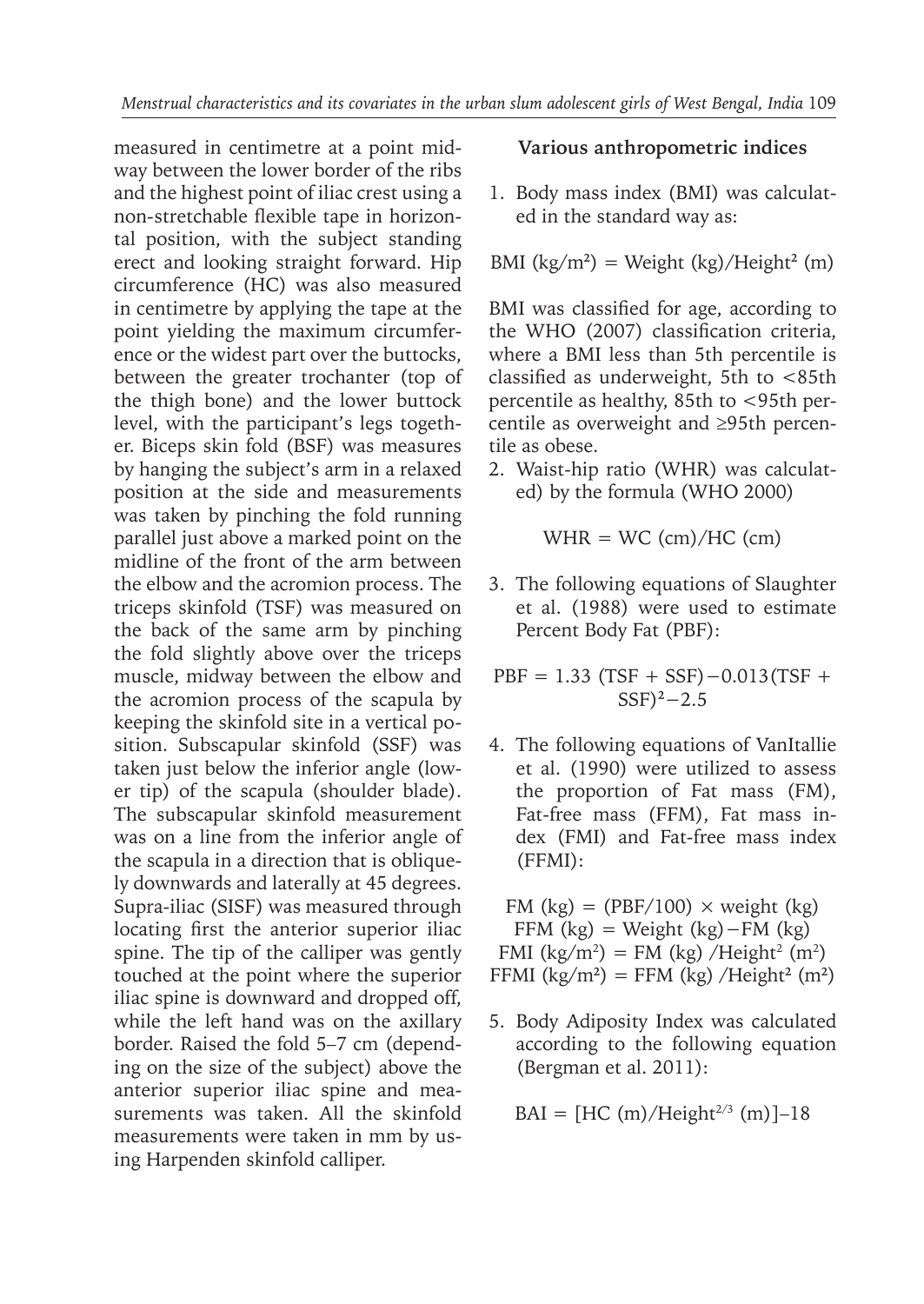6. Conicity Index (CI) was determined according to the following equation (Taylor et al. 2000):

 $CI = WC$  (m)/ $\sqrt{0.109} \times Weight$  (kg)/ Height (m).

#### **Statistical analysis**

Descriptive statistics were used to understand the variation in the menstrual profile of the adolescent girls according to their nutritional status. One-way ANO-VA was analyzed for comparing menstrual characteristics and anthropometric variables among the three BMI groups (underweight, health and overweight/ obese). Pearson's correlation coefficient (r) was used to determine the relationship between different anthropometric parameters and menstrual characteristics.

Linear regression was applied to understand the impact of socio-economic, menstrual characteristics as well as anthropometric variables on dependent variables like cycle length, duration of menstrual bleeding and number of days of peak discharge. For all dependent variables, socio-demographic parameters like participants' age and education, parental education, total number of family members and family's monthly expenditure; menstrual characteristics like age at menarche, menstrual years, duration of bleeding, number of days of peak discharge cycle length, irregularity of periods and heavy menstrual discharge; and anthropometric variables like MUAC, BMI, FMI, WHR, BAI and PBF were considered as the independent predictors but only significant indicators were mentioned in the final table.

Stepwise logistic regression (backward elimination) analysis was performed for identifying the most influential variables (Kutner et al. 2005; Chatterjee and Hadi 2006) on irregular menstrual cycles and heavy menstrual flow. Backward elimination (Likelihood Ratio) method started (step 1) with the full model (including all the possible explanatory variables like socio-economic status, menstrual characteristics and anthropometric variables) and in each step it removed insignificant variables from the model using the probability of the likelihood ratio statistic based on the maximum partial likelihood estimates (Midi et al. 2010), until all of the remaining stepwise terms have a statistically significant contribution to the model. The contribution of individual variable for each step was checked by the Wald statistic and if all the Wald test values are significant, the full set of variables was retained in the final step. Prior to carrying out the any regression analyses, menstrual characteristics and anthropometric variables that tend to co-occur were identified using chi-square tests and co-occurring variables were not considered together as independent variables at the time of regression analyses.

The analyses of the data were done using the Statistical Package for Social Sciences version18.0 (SPSS Inc., Chicago IL, USA). And *p*-values less than equal to 0.05 (two-tailed) were considered statistically significant.

## **Results**

Table 1 shows the association of menstrual characteristics between underweight, healthy and overweight and obese adolescent girls. The result revealed that only duration of menstrual bleeding (*p<*0.001), 'mean number of days of peak discharge' (*p<*0.001) and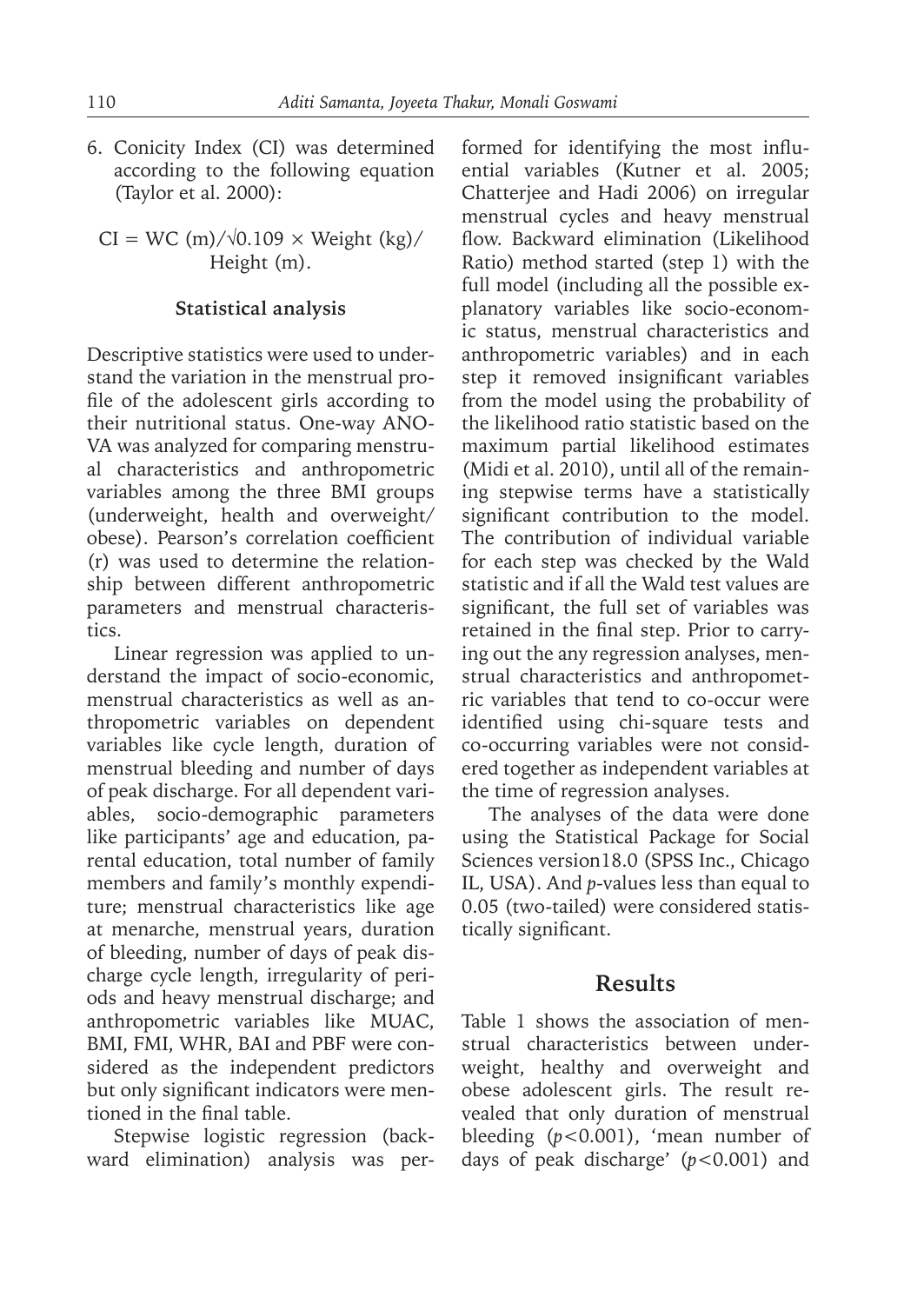occurrences of PMS (*p<*0.01) differ significantly between these three groups. Underweight girls attained menarche comparatively in later age  $(12.67 \pm 1.23)$ than that of healthy and overweight girls. Mean length of the menstrual cycle, mean duration of menstrual bleeding and mean number of days of peak discharge was maximum in percentage among those girls whose BMI was below 5th percentile (underweight). Nevertheless, majority of the underweight (75%) experienced heavy discharge during their menstrual days. It is interesting to note that majority of the girls in all the three categories did not skip their monthly cycle in last one year and also experienced monthly periods on a regular basis but, menstrual disorders like PMS and Dysmenorrhoea was predominant among all the three groups.

Table 2 represents s that majority of the underweight girls experienced PMS like mood swing (66.7%), insomnia (58. 3%), pain in lower abdomen (75%) and lower back pain (50%). Lower abdominal pain (53.2%) and back pain (44.7%) were the most frequently reported PMS among the healthy girls while girls with higher BMI reported less PMS related problems except lower back pain (41.7%). A significant difference (*p*≤0.05) was observed between the three BMI based categorized girls for problems like irritation, mood swing, insomnia, breast tenderness, nausea, lower abdominal pain and joint pain.

Maximum girls in all the three groups, underweight (91.8%), healthy (79.3%)

|                                               |                  | F-value                 |                         |                                  |                                 |  |
|-----------------------------------------------|------------------|-------------------------|-------------------------|----------------------------------|---------------------------------|--|
| Variables                                     |                  | Underweight<br>$n = 12$ | Normal<br>weight $n=66$ | Overweight and Obese<br>$n = 12$ | and $\chi^2$<br>p-value         |  |
| Age at menarche (years) <sup>a</sup>          |                  | $12.67 \pm 1.23$        | $12.48 \pm 1.27$        | $12.58 \pm 0.79$                 | $F = 0.13$<br>$p = 0.88$        |  |
| Length of menstrual cycle (days) <sup>a</sup> | $32.00 \pm 4.86$ | $31.52 \pm 4.12$        | $30.17 \pm 2.10$        | $F = 0.70$<br>$p = 0.23$         |                                 |  |
| Duration of menstrual bleeding<br>$(days)^a$  |                  | $7.00 \pm 1.60$         | $4.85 \pm 1.34$         | $4.92 \pm 1.38$                  | $F = 12.56$<br>p < 0.001        |  |
| Number of days of peak discharge <sup>a</sup> |                  | $3.08 \pm 1.31$         | $1.73 \pm 1.03$         | $1.50 \pm 0.91$                  | $F = 9.26$<br>p < 0.001         |  |
| Menstrual flow during                         | Light            | 1(8.3)                  | 16(24.2)                | 6(50.0)                          |                                 |  |
| peak discharge day                            | Med              | 2(16.7)                 | 17(25.8)                |                                  | $\chi^2$ = 8.78<br>$x_p = 0.07$ |  |
|                                               | Heavy            | 9(75)                   | 33 (50.0)               | 6(50.0)                          |                                 |  |
| Nature of discharge                           | With clot        | 8(66.7)                 | 33 (50.0)               | 10(83.3)                         | $\chi^2$ = 5.16                 |  |
|                                               | Without          | 4(33.3)                 | 33 (50.0)               | 2(16.7)                          | $p = 0.07$                      |  |
| Skipping of cycle                             | Yes              | 2(16.7)                 | 14 (21.2)               | 3(25.0)                          | $\chi^2$ = 2.50                 |  |
|                                               | No               | 10(83.3)                | 52 (78.8)               | 9(75.0)                          | $\binom{4}{1}$ = 0.92           |  |
| Regularity of cycle                           | Regular          | 7(58.3)                 | 53 (80.3)               | 9(75.0)                          | $\chi^2$ = 2.76                 |  |
|                                               | Irregular        | 5(41.7)                 | 13 (19.7)               | 3(25.0)                          | $\binom{4}{1}$ = 0.23           |  |
| Premenstrual syndrome                         | Yes              | 12 (100)                | 47 (71.2)               | 12 (100)                         | $\chi^2$ = 8.76                 |  |
|                                               | No               |                         | 19 (28.8)               |                                  | $\frac{y}{f}$ > 0.01            |  |
| Dysmenorrhoea                                 | Yes              | 12 (100)                | 53 (80.3)               | 12 (100)                         | $\chi^2$ = 5.53                 |  |
|                                               | N <sub>o</sub>   |                         | 13 (19.7)               |                                  | $\frac{v}{f}p = 0.07$           |  |

Table 1. Distribution of the menstrual characteristics stratified by weight status

<sup>a</sup>Mean±standard deviation; Figures in parenthesis indicates percentage; <sup>\*</sup>Fisher's exact test; <sup>£</sup>Chi square test.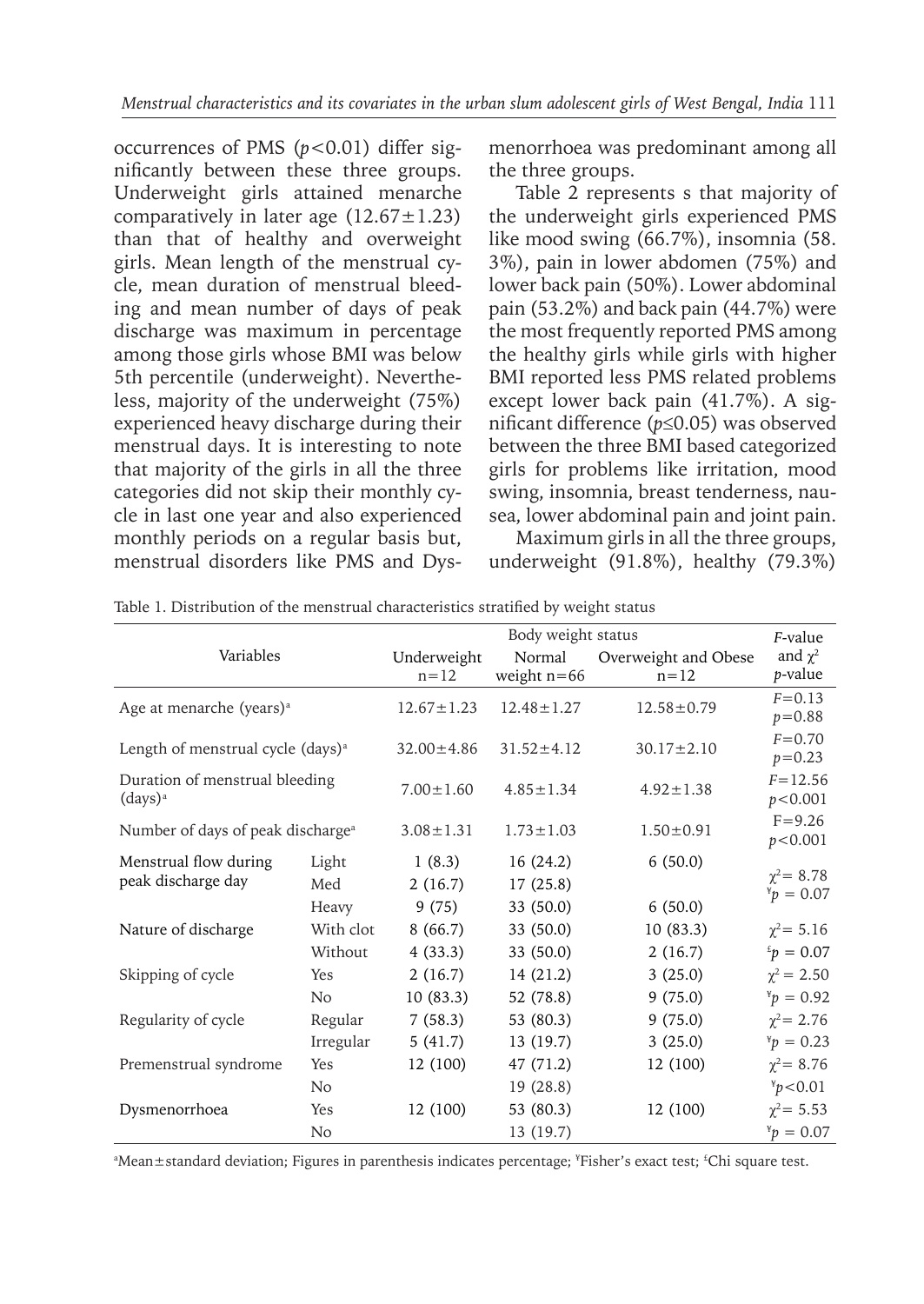|                                          | Body weight status |           |                                                |                 |  |  |  |
|------------------------------------------|--------------------|-----------|------------------------------------------------|-----------------|--|--|--|
| Symptoms                                 |                    |           | Underweight Normal weight Overweight and Obese | <i>p</i> -value |  |  |  |
|                                          | $n=12$             | $n = 66$  | $n = 12$                                       |                 |  |  |  |
| Premenstrual syndromes, Yes n=71 (78.9%) |                    |           |                                                |                 |  |  |  |
| Irritation                               | 4(33.3)            | 3(6.48)   | 2(16.7)                                        | $*0.03$         |  |  |  |
| Anxiety                                  | 1(8.3)             | 8(17.2)   | 2(16.7)                                        | $*0.89$         |  |  |  |
| Mood swing                               | 8(66.7)            | 11(23.4)  | 2(16.7)                                        | $*0.01$         |  |  |  |
| Insomnia                                 | 7(58.3)            | 9(19.2)   |                                                | $*0.002$        |  |  |  |
| <b>Breast tenderness</b>                 | 2(16.7)            |           |                                                | $*0.05$         |  |  |  |
| Changes in appetite                      | 3(25.0)            | 14 (29.8) | 2(16.7)                                        | $*0.79$         |  |  |  |
| Nausea                                   |                    | 10(21.3)  |                                                | $*0.04$         |  |  |  |
| Abdominal bloating                       | 1(8.3)             | 9(19.1)   |                                                | $*0.28$         |  |  |  |
| Pain in lower abdomen                    | 9(75.0)            | 25(53.2)  | 3(25.0)                                        | £0.05           |  |  |  |
| Lower back pain                          | 6(50.0)            | 21 (44.7) | 5(41.7)                                        | £0.88           |  |  |  |
| Dysmenorrhoea, Yes $n=77$ (85.6%)        |                    |           |                                                |                 |  |  |  |
| Pain in lower abdomen                    | 11(91.7)           | 42 (79.3) | 10(83.3)                                       | $*0.75$         |  |  |  |
| Lower back pain                          | 9(75.0)            | 22(41.5)  | 6(50.0)                                        | 26.12           |  |  |  |
| Pain in thighs                           | 5(41.7)            | 15(28.3)  | 2(16.7)                                        | $*0.40$         |  |  |  |
| Pain during or after passing urine       | 2(16.7)            | 11(20.8)  |                                                | $*0.25$         |  |  |  |
| Pain when bladder is full                |                    | 21(39.6)  | 4(33.3)                                        | $*0.02$         |  |  |  |
| Abdominal bloating                       | 4(33.3)            | 6(11.3)   | 4(33.3)                                        |                 |  |  |  |
| Nausea/Vomiting                          | 3(25.0)            | 12(22.6)  |                                                | $*0.21$         |  |  |  |
| Frequent urination                       | 4(33.33)           | 32(60.4)  | 2(16.7)                                        | $*0.01$         |  |  |  |
| Fatigue                                  | 3(25.0)            | 16(30.2)  | 6(50.0)                                        | $*0.41$         |  |  |  |

Table 2. Distribution of the premenstrual and dysmenorrhoea problems stratified by weight status

Figures in parenthesis indicates percentage; 'Fisher's exact test; <sup>£</sup>Chi square test.

and overweight (83.3%) reported lower abdominal pain as the main dysmenorrhoeal problem, followed by lower back pain and pain in thighs among the underweight girls; frequent urination, lower back pain and pain with full bladder among the healthy girls; and fatigue and lower back pain among the overweight girls (Table 2). Significant differences (*p<*0.05) were found between the three groups in the problems like pain with full bladder, abdominal bloating and frequent urination.

Table 3 reflects the anthropometric measures of the participants in the three categorised groups (based on BMI). Except height and conicity index, mean values of all anthropometric variables gradually increased with BMI. There was a significant difference (*p<*0.05) in the mean values of height, triceps skinfold, sub-scapular skinfold, PBF, FM, FMI and BAI among the underweight, healthy and overweight girls.

Correlation of menstrual characteristics with anthropometric measures was represented in Table 4. No statistical significant association was found between age at menarche and rest of the other variables. An inverse statistically significant ( $p < 0.01$ ) correlation ( $r = -0.25$ ) was found between cycle length and number of days of peak discharge. Duration of bleeding shows a statistically significant (*p<*0.001) positive correlation  $(r= 0.57)$  with number of days of peak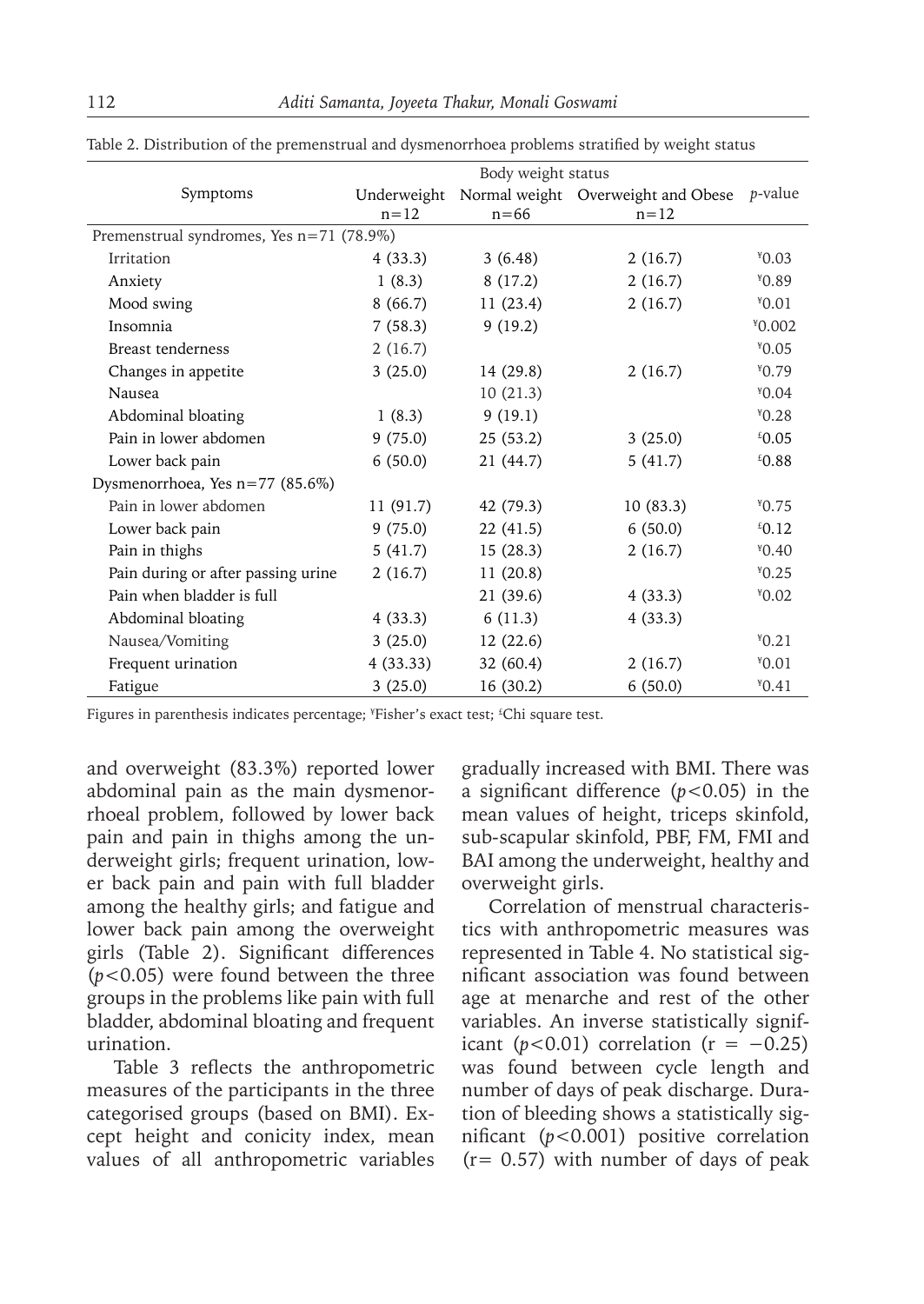|                            |                         | F-value and       |                                                |                       |  |
|----------------------------|-------------------------|-------------------|------------------------------------------------|-----------------------|--|
| Variables                  | Underweight<br>$n = 12$ | $n = 66$          | Normal weight Overweight and Obese<br>$n = 12$ | p-value               |  |
| Height (cm)                | $157.26 \pm 5.93$       | $153.22 \pm 5.84$ | $154.06 \pm 6.83$                              | $F=6.19, p=0.003$     |  |
| Weight (kg)                | $39.61 \pm 4.24$        | $48.07 \pm 5.42$  | $67.41 \pm 11.19$                              | $F=1.46, p=0.24$      |  |
| MUAC (cm)                  | $39.61 \pm 4.24$        | $48.07 \pm 5.42$  | $67.41 \pm 11.19$                              | $F=0.91, p=0.41$      |  |
| WC (cm)                    | $62.58 \pm 4.54$        | $68.72 \pm 6.10$  | $89.68 \pm 6.70$                               | $F=0.73, p=0.48$      |  |
| $HC$ (cm)                  | $83.76 \pm 5.55$        | $88.36 \pm 5.25$  | $102.81 \pm 8.40$                              | $F = 2.84, p = 0.06$  |  |
| Biceps skinfold (mm)       | $13.43 \pm 2.98$        | $19.64 \pm 6.46$  | $23.93 \pm 9.14$                               | $F=2.60, p=0.08$      |  |
| Triceps skinfold (mm)      | $14.08 \pm 2.63$        | $16.64 \pm 4.45$  | $20.68 \pm 7.26$                               | $F=4.82, p=0.01$      |  |
| Sub-scapular skinfold (mm) | $13.73 \pm 3.28$        | $22.22 \pm 6.14$  | $29.57 \pm 12.20$                              | $F = 5.14, p = 0.008$ |  |
| Supra-illiac skinfold (mm) | $10.59 \pm 3.60$        | $19.57 \pm 6.67$  | $22.42 \pm 7.69$                               | $F=1.53, p=0.22$      |  |
| PBF $(\%)$                 | $24.33 \pm 1.87$        | $28.34 \pm 3.11$  | $27.36 \pm 3.85$                               | $F=7.97, p=0.001$     |  |
| $FM$ $(kg)$                | $9.67 \pm 1.50$         | $13.7 \pm 2.54$   | $18.57 \pm 4.58$                               | $F = 5.46, p = 0.006$ |  |
| $FFM$ $(kg)$               | $29.94 \pm 2.98$        | $34.37 \pm 3.47$  | $48.84 \pm 7.79$                               | $F=0.32, p=0.73$      |  |
| FMI $(kg/m2)$              | $3.9 \pm 0.46$          | $5.83 \pm 0.99$   | $7.7 \pm 1.39$                                 | $F=3.17, p=0.04$      |  |
| FFMI $(kg/m2)$             | $12.11 \pm 0.74$        | $14.65 \pm 1.13$  | $20.42 \pm 2.29$                               | $F=0.35, p=0.71$      |  |
| <b>WHR</b>                 | $0.75 \pm 0.05$         | $0.78 \pm 0.05$   | $0.88 \pm 0.02$                                | $F=0.83, p=0.44$      |  |
| BAI $(\%)$                 | $24.54 \pm 1.88$        | $28.72 \pm 3.33$  | $35.61 \pm 3.06$                               | $F=3.26, p=0.04$      |  |
| Conicity Index             | $1.15 \pm 0.07$         | $1.13 \pm 0.07$   | $1.25 \pm 0.03$                                | $F=1.72, p=0.19$      |  |

Table 3. Distribution of the mean anthropometric measures stratified by weight status

<sup>a</sup>Mean±standard deviation.

MUAC – Mid-upper arm circumference; WC – Waist circumference; HC – Hip circumference; PBF – Percent body fat; FM – Fat mass; FFM – Fat free mass; FMI – Fat mass index; FFMI – Fat Free mass index; WHR – Waist-hip ratio; BAI – Body adiposity index.

|             | AM                | CL              | DB       | <b>NDPD</b>                     | MUAC              | WHR               | BMI               | <b>FMI</b> | <b>FFMI</b> | BAI               | <b>PBF</b> | CI |
|-------------|-------------------|-----------------|----------|---------------------------------|-------------------|-------------------|-------------------|------------|-------------|-------------------|------------|----|
| AM          | $\qquad \qquad -$ |                 |          |                                 |                   |                   |                   |            |             |                   |            |    |
| CL.         | $-0.08$           |                 |          |                                 |                   |                   |                   |            |             |                   |            |    |
| DB          | $-0.19$           | 0.17            |          |                                 |                   |                   |                   |            |             |                   |            |    |
| <b>NDPD</b> | $-0.09$           | $-0.25^{\rm b}$ | 0.57c    |                                 |                   |                   |                   |            |             |                   |            |    |
| MUAC.       | 0.08              | $-0.17$         |          | $-0.32b -0.29b$                 |                   |                   |                   |            |             |                   |            |    |
| WHR         | 0.06              | 0.04            | $-0.05$  | $-0.29b$                        | 0.57c             |                   |                   |            |             |                   |            |    |
| BMI         | 0.03              | $-0.09$         |          | $-0.34c -0.29b$                 | 0.87c             | 0.69 <sup>c</sup> |                   |            |             |                   |            |    |
| <b>FMI</b>  | 0.06              | $-0.06$         |          | $-0.36^{\circ}$ $-0.26^{\circ}$ | 0.81 <sup>c</sup> | 0.53c             | 0.87c             |            |             |                   |            |    |
| FFMI        | 0.01              | $-0.09$         |          | $-0.30^{\rm b}$ $-0.28^{\rm b}$ | 0.81 <sup>c</sup> | 0.69 <sup>c</sup> | 0.97c             | 0.71c      |             |                   |            |    |
| BAI         | $-0.10$           | 0.15            |          | $-0.26^{\rm b}$ $-0.30^{\rm b}$ | 0.65c             | 0.57c             | 0.82 <sup>c</sup> | 0.72c      | 0.79c       |                   |            |    |
| <b>PBF</b>  | 0.04              | 0.00            | $-0.27b$ | $-0.09$                         | 0.37c             | 00.06             | 0.30 <sup>b</sup> | 0.73c      | 00.04       | 0.27 <sup>b</sup> |            |    |
| СI          | $-0.03$           | 0.19            | 0.05     | $-0.22^b$                       | 0.49 <sup>c</sup> | 0.82c             | $0.55c$ $0.44c$   |            | 0.55c       | 0.66c             | 0.07c      |    |

Table 4. Correlation matrix between menstrual characteristics and anthropometric measures

<sup>a</sup> Correlation is significant at  $p$ <0.05 level, <sup>b</sup>Correlation is significant at  $p$ <0.01 level, <sup>c</sup>Correlation is significant at *p<*0.001 level.

AM – age at menarche; CL – cycle length; DB – duration of bleeding; NDPD – number of days of peak discharge.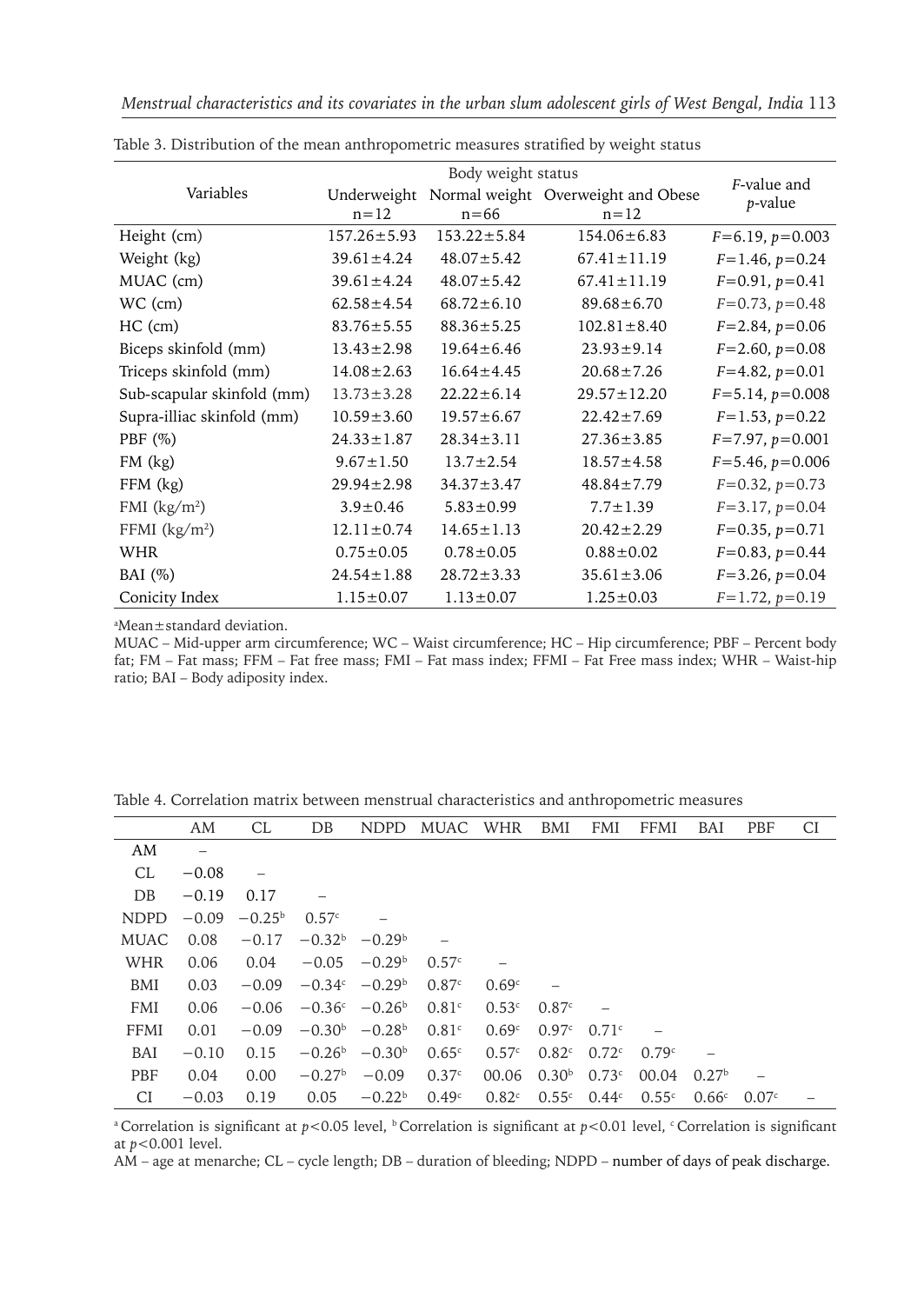| Dependent variables              | Significant Indicator(s)         | β       | <b>SE</b> | <i>p</i> -value | R <sup>2</sup> |
|----------------------------------|----------------------------------|---------|-----------|-----------------|----------------|
| Cycle length                     | Participants' education          | $-0.24$ | 0.23      | 0.015           | 0.482          |
|                                  | Irregularity of periods          | 0.26    | 1.02      | 0.034           |                |
|                                  | Number of days of peak discharge | $-0.36$ | 0.46      | 0.007           |                |
|                                  | BMI                              | 2.00    | 0.99      | 0.016           |                |
|                                  | BAI                              | 0.49    | 0.17      | 0.006           |                |
|                                  | PBF                              | 2.04    | 0.84      | 0.003           |                |
|                                  | <b>FMI</b>                       | $-3.58$ | 3.86      | 0.003           |                |
| Duration of discharge            | Father's educational status      | $-0.30$ | 0.04      | 0.009           | 0.582          |
|                                  | Number of days of peak discharge | 0.65    | 0.12      | 0.001           |                |
|                                  | WHR                              | 0.41    | 3.42      | 0.002           |                |
|                                  | BMI                              | $-1.61$ | 0.32      | 0.032           |                |
| Number of days of peak discharge | Mother's educational status      | $-0.26$ | 0.04      | 0.031           | 0.569          |
|                                  | Father's educational status      | 0.33    | 0.03      | 0.004           |                |
|                                  | Duration of Bleeding             | 0.67    | 0.08      | 0.001           |                |
|                                  | Cycle length                     | $-0.30$ | 0.03      | 0.007           |                |
|                                  | WHR                              | $-0.34$ | 2.80      | 0.013           |                |

Table 5. Results of linear regression for selected menstrual characteristics

Table 6. Stepwise (backward elimination) logistic regression : predictors of irregular menstrual cycle

| <b>Step</b> | Independent indicators   | β              | <b>SE</b> |      | Wald p-value OR |      | 95% CI for OR |       | Change in $-2LR$ |
|-------------|--------------------------|----------------|-----------|------|-----------------|------|---------------|-------|------------------|
|             |                          |                |           |      |                 |      | Lower         | Upper |                  |
| Step 1      | Participants' age        | $-0.12$        | 0.63      | 0.04 | 0.845           | 0.88 | 0.26          | 3.06  | 0.04             |
|             | Participants' education  | 0.22           | 0.46      | 0.24 | 0.628           | 1.25 | 0.51          | 3.05  | 0.25             |
|             | Mothers' education       | 0.45           | 0.25      | 3.23 | 0.072           | 1.56 | 0.96          | 2.55  | 4.46             |
|             | Fathers' education       | $-0.11$        | 0.2       | 0.29 | 0.59            | 0.9  | 0.61          | 1.32  | 0.3              |
|             | Monthly Expenditure      | 0.00           | 0.00      | 0.84 | 0.358           | 1.00 | 1.00          | 1.00  | 0.94             |
|             | Age at menarche          | $-0.83$        | 0.59      | 1.99 | 0.158           | 0.43 | 0.14          | 1.38  | 2.58             |
|             | Cycle length             | 0.6            | 0.31      | 3.89 | 0.049           | 1.83 | 1.00          | 3.33  | 8.61             |
|             | Duration of Bleeding     | 0.59           | 0.52      | 1.30 | 0.254           | 1.81 | 0.65          | 5.03  | 1.23             |
|             | Menstrual flow           |                |           |      |                 |      |               |       |                  |
|             | Reference group<br>Heavy |                |           |      |                 |      |               |       |                  |
|             | Moderate                 | $-0.25$        | 1.47      | 0.03 | 0.864           | 0.78 | 0.04          | 13.8  | 0.18             |
|             | Scanty                   | $-0.66$        | 1.6       | 0.17 | 0.677           | 0.52 | 0.02          | 11.73 |                  |
| Step 8      | BMI                      | 1.89           | 0.86      | 4.78 | 0.029           | 6.6  | 1.22          | 35.83 | 7.83             |
|             | BAI                      | $-0.07$        | 0.31      | 0.06 | 0.813           | 0.93 | 0.5           | 1.72  | 0.05             |
|             | <b>MUAC</b>              | $-1.82$        | 1.05      | 2.99 | 0.084           | 0.16 | 0.02          | 1.27  | 4.72             |
|             | <b>WHR</b>               | $-42.42$ 20.72 |           | 4.19 | 0.041           | 0.00 | 0.00          | 0.17  | 6.21             |
|             | PBF                      | $-0.45$        | 0.33      | 1.90 | 0.168           | 0.64 | 0.34          | 1.21  | 2.67             |
|             | Mothers' education       | 0.34           | 0.13      | 6.92 | 0.009           | 1.40 | 1.09          | 1.8   | 9.33             |
|             | Age at menarche          | $-0.84$        | 0.44      | 3.68 | 0.05            | 0.43 | 0.18          | 1.02  | 4.29             |
|             | Cycle length             | 0.53           | 0.2       | 7.39 | 0.007           | 1.70 | 1.16          | 2.49  | 18.68            |
|             | BMI                      | 1.67           | 0.63      | 7.07 | 0.008           | 5.29 | 1.55          | 18.08 | 13.34            |
|             | <b>MUAC</b>              | $-2.16$        | 0.86      | 6.32 | 0.012           | 0.12 | 0.02          | 0.62  | 12.04            |
|             | <b>WHR</b>               | $-29.86$ 13.94 |           | 4.59 | 0.032           | 0.00 | 0.00          | 0.08  | 5.95             |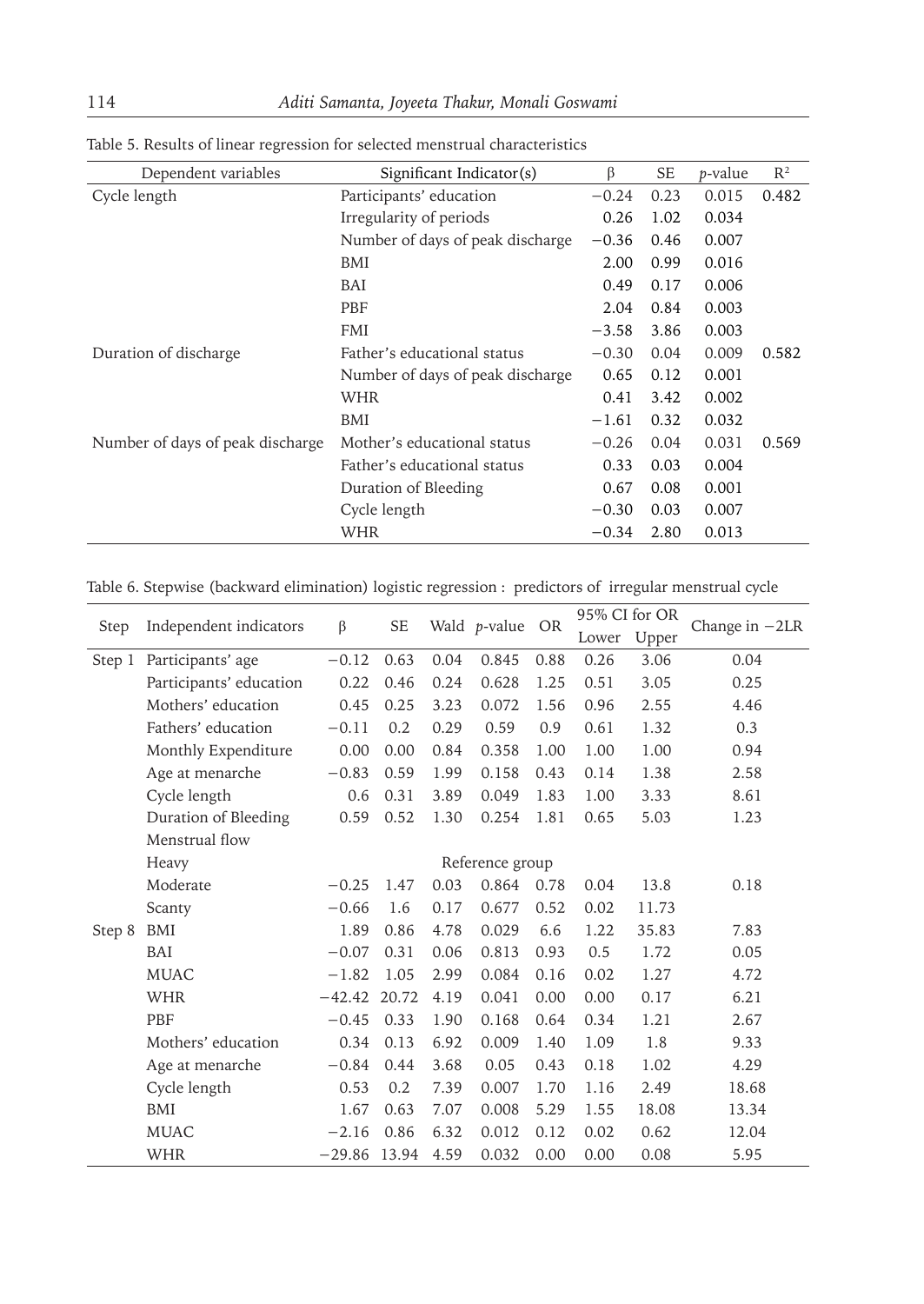discharge, and a negative significant correlation with MUAC, BMI, FMI, BAI, and PBF. Number of days of peak discharge showed a negative significant (*p<*0.01) correlation with MUAC, WHR, BMI, FMI, FFMI, BAI and conicity index.

Table 5 represents the results of linear regression for outcome variables like cycle length, duration of menstrual discharge and 'number of days of peak discharge'. A combination of socio-economic, menstrual characteristics and anthropometric variables viz. participants age and education, parental education, total number of family members, family's monthly expenditure, age at menarche, menstrual years, duration of bleeding, cycle length, irregularity of periods, heavy flow, MUAC, WHR, BMI, FMI, BAI and PBF were included as independent predictors for outcome variables. Only the significant predictors of the outcome variables are presented in the table. The result highlights that 'number of days of peak discharge', BAI, PBF and FMI were found to be the significant (*p<*0.01) predictors of length of the menstrual cycle. Similarly, 'number of days of peak discharge' (*p<*0.001) as well as fathers' educational status and WHR ( $p < 0.01$ ) were significantly predicting the outcome variable 'duration of the menstrual discharge'.

The stepwise logistic regression (backward elimination) was performed (Table 6) to find out the most influential factors for irregular menstrual cycle. In the first step, socio-economic characteristics, menstrual characteristics and anthropometric variables were included and out of that participants age was found to be the least significant indicators, and its corresponding change in the −2LR was also insignificant. So it was

|         |                         |              | SE              | Wald  |                 |           | 95% CI for OR |         | Change    |
|---------|-------------------------|--------------|-----------------|-------|-----------------|-----------|---------------|---------|-----------|
| Step    | Independent indicators  | β            |                 |       | <i>p</i> -value | <b>OR</b> | Lower         | Upper   | $in -2LR$ |
| Step 1  | Participants' age       | 0.10         | 0.37            | 0.08  | 0.783           | 1.11      | 0.54          | 2.28    | 0.08      |
|         | Participants' education | $-0.47$      | 0.21            | 4.96  | 0.026           | 0.62      | 0.41          | 0.95    | 5.61      |
|         | Mothers' education      | 0.18         | 0.14            | 1.87  | 0.172           | 1.20      | 0.92          | 1.57    | 2.04      |
|         | Fathers' education      | $-0.23$      | 0.11            | 4.25  | 0.039           | 0.79      | 0.64          | 0.99    | 5.11      |
|         | Monthly Expenditure     | 0.00         | 0.00            | 5.36  | 0.021           | 1.00      | 1.00          | 1.00    | 7.90      |
|         | Age at menarche         | 0.58         | 0.30            | 3.72  | 0.054           | 1.79      | 0.99          | 3.25    | 4.24      |
|         | Cycle length            | $-0.26$      | 0.12            | 4.47  | 0.035           | 0.77      | 0.61          | 0.98    | 4.89      |
|         | Duration of Bleeding    | 0.40         | 0.26            | 2.39  | 0.122           | 1.49      | 0.9           | 2.48    | 2.54      |
|         | Regularity of cycle     |              |                 |       |                 |           |               |         |           |
|         | Regular                 |              | Reference group |       |                 |           |               |         |           |
|         | Irregular               | $-0.75$      | 0.89            | 0.71  | 0.401           | 0.47      | 0.08          | 2.70    | 0.72      |
| Step 12 | BMI                     | 0.19         | 0.30            | 0.40  | 0.526           | 1.21      | 0.67          | 2.19    | 0.39      |
|         | BAI                     | 0.22         | 0.18            | 1.53  | 0.216           | 1.25      | 0.88          | 1.79    | 1.63      |
|         | <b>MUAC</b>             | 0.36         | 0.28            | 1.59  | 0.207           | 1.43      | 0.82          | 2.49    | 1.95      |
|         | <b>WHR</b>              | $-38.37$     | 11.3            | 11.53 | 0.001           | 0.00      | 0.00          | 0.00    | 18.57     |
|         | PBF                     | $-0.11$      | 0.10            | 1.24  | 0.265           | 0.90      | 0.74          | 1.09    | 1.33      |
|         | Expenditure             | $\mathbf{0}$ | 0               | 4.34  | 0.037           | 1         | 1             | 1       | 5.73      |
|         | <b>MUAC</b>             | 0.34         | 0.13            | 7.20  | 0.007           | 1.41      | 1.10          | 1.81    | 8.33      |
|         | <b>WHR</b>              | $-19.58$     | 6.08            | 10.37 | < 0.001         | < 0.001   | < 0.001       | < 0.001 | 12.80     |

Table 7. Stepwise (backward elimination) logistic regression: predictors of heavy menstrual discharge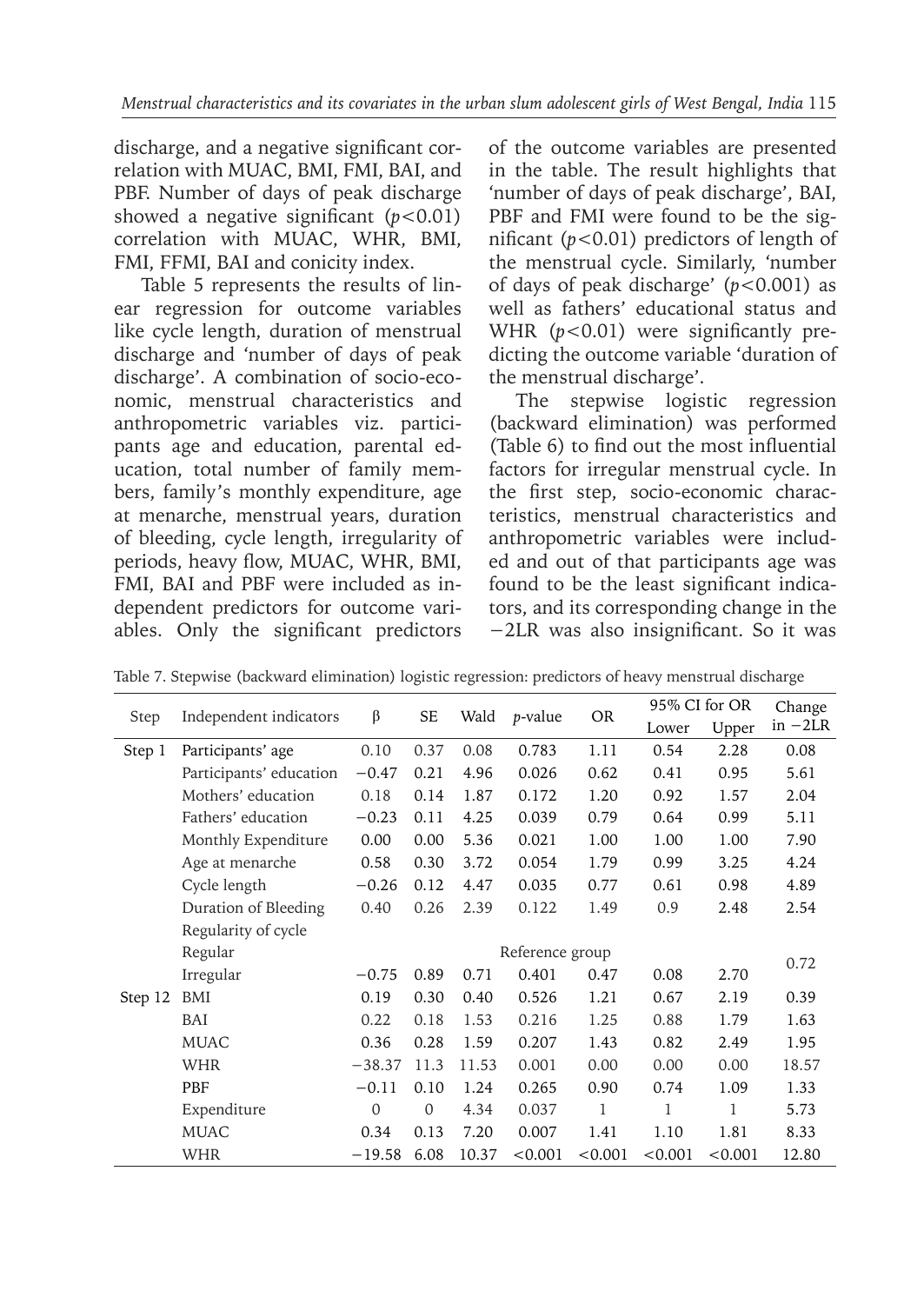removed in the second step. Similarly in the second step participants' age had least effect on the dependent variable therefore, this variable was excluded from the third step. The same procedure was followed in the consecutive steps and except mothers' education, age at menarche, cycle length, BMI, MUAC and WHR, all the variables were removed one by one in the previous steps. In the final step, the six influential indicators, were statistically significant which included mothers' education, cycle length, BMI, MUAC (*p<*0.001) and WHR and age at menarche (*p<*0.05). The corresponding changes in −2LR for all independent indicators were also found to be statistically significant.

Likewise, in Table 7, stepwise backward elimination logistic was carried out to find the most influential predictors of outcome variable heavy menstrual flow. After the elimination of the least effective indicators like participants' age and education, parental education, age at menarche, cycle length, duration of menstrual bleeding, BMI, BAI and PBF only family's monthly expenditure, MUAC and WHR were found to be the significant predictors of the heavy flow in the final step, which is substantiated by the significant corresponding change in  $-2LR$ .

### **Discussion**

In India, almost a quarter of the population comprises of girls below 20 years (Agarwal and Agarwal 2010). Menstrual problems like dysmenorrhoea, pre-menstrual syndrome, irregular menses, excessive bleeding during menstruation etc. are common in adolescence because they are closely related to the processes involved in the pubertal development

(Houston et al. 2006; Meenal et al. 2012; Sheetu et al. 2014). Nutrition plays a crucial role determining a healthy reproductive outcome (Joshi et.al. 2014). Report of District Level Household Survey (DLHS-4, 2015–16) shown that in Kolkata 7.3% women are underweight and 40.6% women are overweight. The present study indicates a different result where majority (73.3%) of the adolescents were healthy than the undernourished or overweight girls (each 13.3% respectively). This finding is similar to the many findings viz. Deshpande et al. (2013); Dars et al. (2014); Thapa and Shrestha (2015) and Jena et al. (2017). This is may be due to the bearing of certain good amount of monthly expenditure (Median value – Rs. 8,000/-) which could provide a healthy nutritional care of the adolescent girls.

The mean age at menarche was found to be  $12.52 \pm 1.20$ , which is in close agreement with menarcheal ages studied in slum areas of Rajasthan (Khanna et al. 2005), West Bengal (Dasgupta et al. 2008; Bhattacherjee2013) and Karad slum area of western Maharashtra (Mohite and Mohite 2013). The present findings also suggested that underweight girls attained menarche comparatively in later age  $(12.67 \pm 1.23)$  than that of the healthy or overweight girls. This is in agreement with the biological phenomenon that a critical fat mass  $(-17\% \text{ of }$ body weight) is required for the onset of menarche (Frisch 1987).

The finding of the present study also shows that menarche age is positively correlated with BMI and body fat (Wronka 2010; Tienboon and Wahlqvist 2002, Sandhu et al. 2006). The present study revealed that majority of the girls had regular cycle. The incidents of irregular cycle with normal BMI was very less, but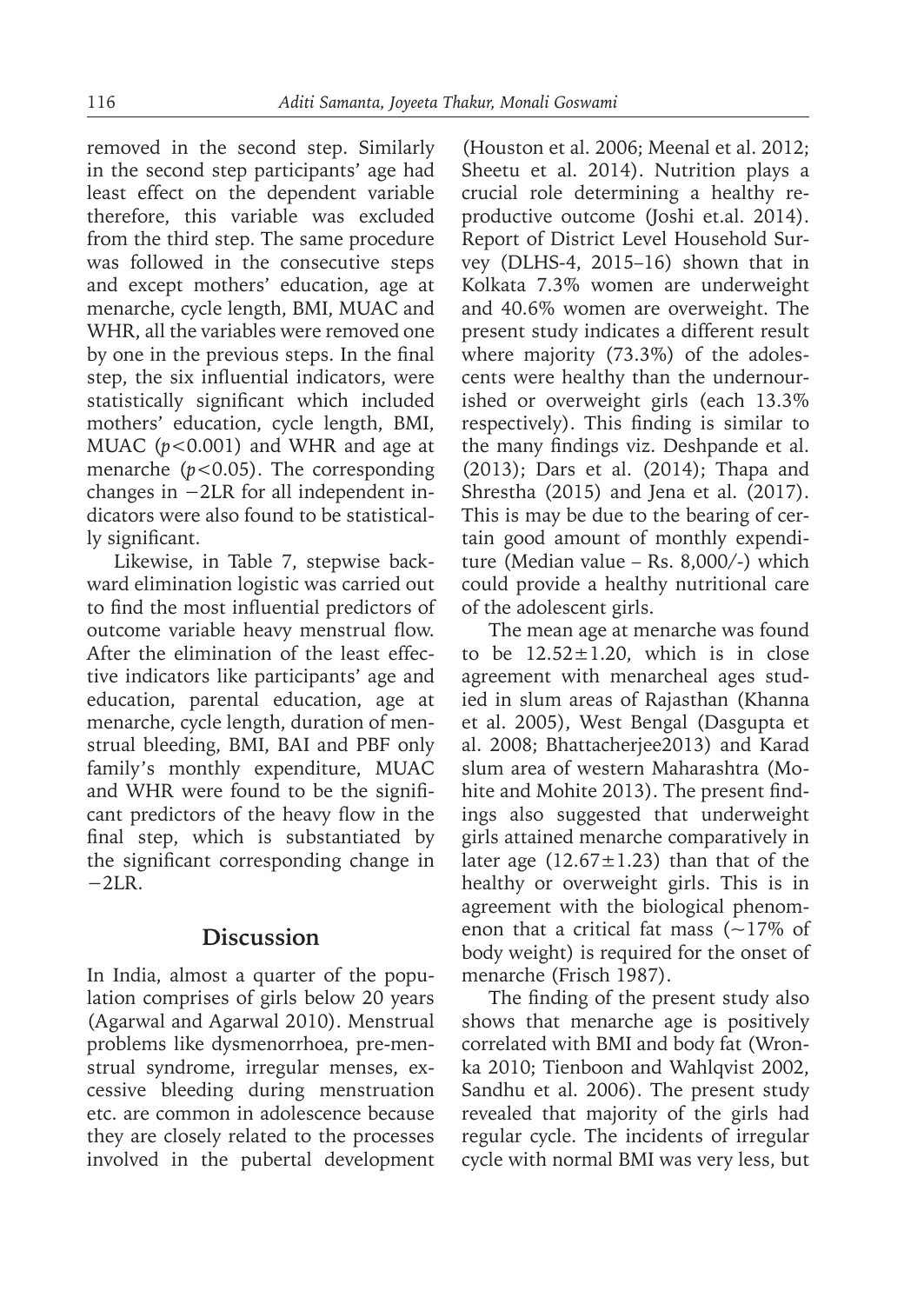the percentage of having cycle irregularity among the undernourished girls was more than 40%. This is because, it has been widely accepted that irregular menstruation in young adolescent is partially caused by an inadequate nutritional state indicating that BMI is an important factor affecting menstrual regularities (Teixeira et al.2013). On the other hand, 1/4th of the participants of the present study who were overweight reported irregular cycle which was also corroborated with an Australian based study (Wei et al. 2009). But no significant association was found with BMI, menstrual irregularity, skipping of cycle and length of the menstrual cycle in the present study. This is in congruence with some other previous Studies (Samir et al. 2015; Khodakarami et al. 2015; Thapa and Shrestha 2015. Various studies including Kulkarni and Durga (2011); Kumbhar et al. (2011); Chauhan and Kodnani (2016) conducted among the slum adolescent girls and also the present study deciphered the high prevalence of dysmenorrhoea and PMS, and its association with BMI. Similar observation was also reported by Mohite et al. (2013) among the adolescent girls residing in a slum area of western Maharashtra where a significant association has been found between BMI and both of the menstrual disorders.

It has been found that most of the symptoms of PMS and dysmenorrhoea are higher among undernourished girls. This result corroborates with the findings of Seedhom et al. (2013) and Ju et al. (2015). Though the underlying mechanisms of the association between BMI and PMS or dysmenorrhea are not well understood, there is complex interaction between body fat and steroid hormones (Scott and Johnston 1982) i.e. both, too much and too little fat are being associated with the disruption of healthy menstrual cycle (Frisch and McArthur 1974). Body weight influences the direction of oestrogen metabolism with very thin women making less potent and obese women more potent forms of oestrogen (Frisch 1994).

The present findings suggested that the mean value of almost all the anthropometric indices increased with the ascending BMI categories. A strong significant correlation was found between the various anthropometric indices and the menstrual characteristics. This finding is in consistent with the findings of (Gharakhanlou et al. 2011; Katzmarzyk et al. 2015; Nwankwo et al. 2018).

Although, majority of the study revealed a significant correlation between age of puberty and BMI (Mamun et al. 2009; Pejhan et al. 2013; Indira and Kantha 2017) but the present study found no such correlation between age at menarche and either BMI or any other body fat indices. This is in accordance with the findings of García (2010) and Gopalakrishnan et al. (2015). This may be due to the fact that other than BMI, factors like heredity, gene, ecology, lifestyle, endocrine functions and other medical issues also have an acute role on the age of puberty (Towne et al. 2005; Hossain et al. 2010) as well a son menstrual profile(Samir et al. 2010). These could also be the reason behind the present inverse correlation between menstrual duration and almost all other anthropometric indices. This is in concordance with the study of Peter and Ocholi (2017) where a negative correlation has been found between BMI and menorrhagia (monthly menstrual blood loss in excess of 80ml – Warner 2004),but in the same study, a positive correlation with other indices like height, weight, waist circumference,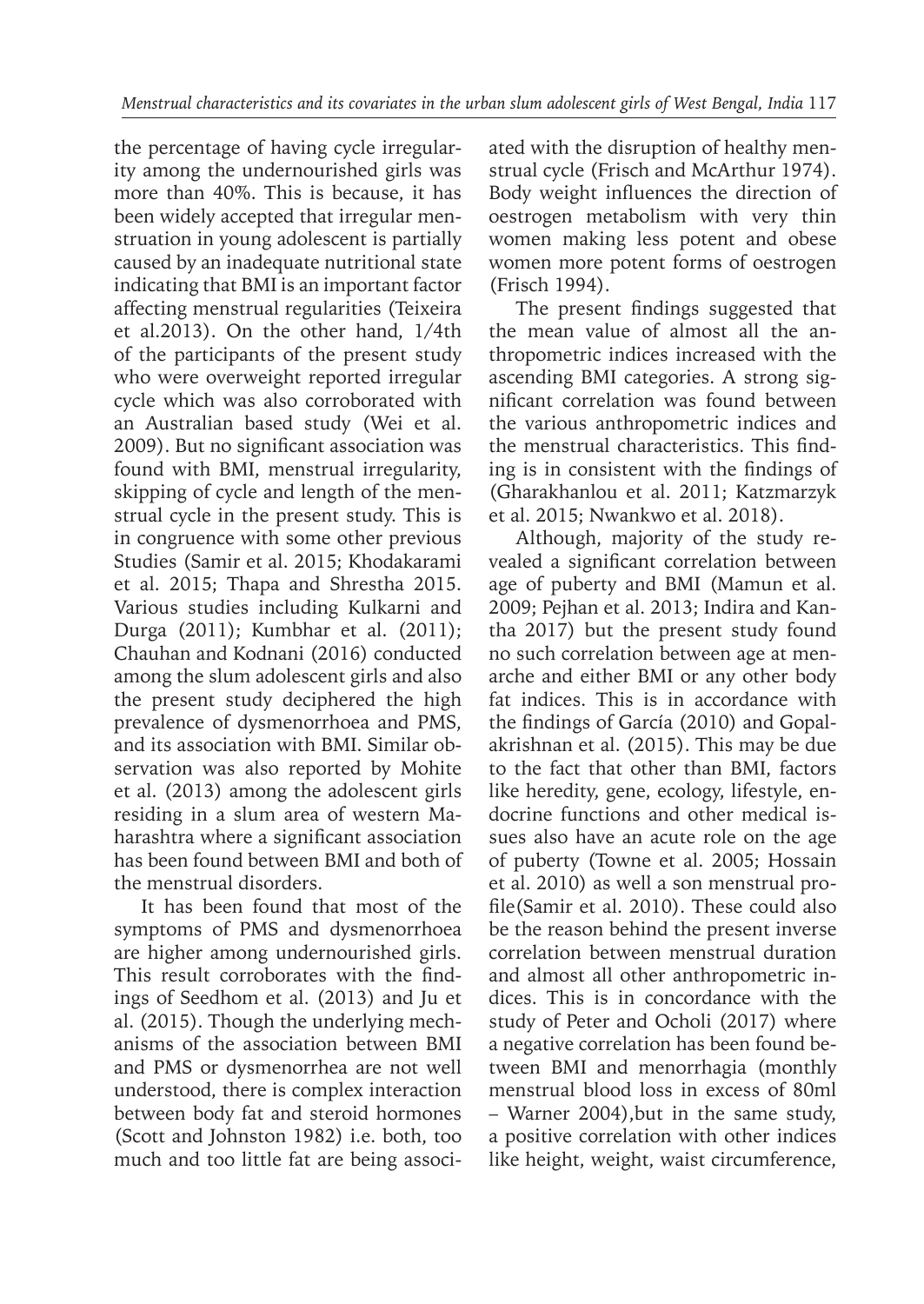hip circumference and waist hip ratio was found. The present study contradicts with the idea that girls having higher BMI show a tendency towards heavy flow or longer duration (Lu 2006; Samir 2010).

Body fat is an important predictor of a normal ovulatory cycle or menstrual cycle; it regulates the activity of steroid hormones and thus the endocrine control of menstruation (Hong et al., 2015) but too much or too little fat being associated with the disruption of their reproductive health (Frisch and McArthur 1974; Frisch 1990). Though the present study is based on small sample size but it is interesting to note that the linear regression results represents that BMI was a significant predictor of menstrual cycle length and similar findings has also been reported by Wei and colleagues (2009) and Tayebi and colleagues (2018). Other than BMI, various anthropometric indices like PBF, BAI, FMI and WHR were also significant predictor of cycle length, menstrual duration and number of days of peak discharge. Symons et al. (1997) in his study found a significant positive association of cycle length with each body composition measure i.e. longest mean cycle lengths occurred with greater BMI, body fat mass or body lean mass .It has been reported in various studies that centrally distributed body fat may be more strongly associated with menstrual characteristics than measures of peripheral body fat or overall adiposity such as BMI (Hartz et al. 1979; Hartz et al. 1984; Douche et al. 2002).

In the logistic regression analysis of stepwise backward elimination (step 8) the odds ratio values demonstrated that the chance of likely to have irregular menstrual cycle is more with the girls having higher BMI, longer cycle length and mothers' higher educational status. This finding is similar with the findings of Wei et al. (2009) among the Australian women, where both overall BMI and obesity were significantly associated with irregular menstrual cycles. Hossain et al. (2011), also reported a positive association (*p<*0.05) between BMI and irregular menstrual cycle. The present study shows a significant (*p<*0.05) negative association between age at menarche and menstrual irregularities, indicating that girls who reached menarche earlier had a higher probability of experiencing irregular menstrual cycles. This is in converse with the findings of Hossain et al. (2011). The coefficient of multiple logistic regression shows that MUAC and WHR have a significant negative association with menstrual irregularities. This demonstrated that the chance of having irregular periods was high among the girls with less mean value of these anthropometric measures. Similar results have been demonstrated by West et al. (2014) and Mukherjee et al. (2014) showing a negative impact of WHR and MUAC on menstrual irregularities. Furthermore, the result of multiple logistic regression where heavy menstrual bleeding is a response variable reveals that monthly expenditure and MUAC was a positive and WHR was a negative predictor of heavy menstrual bleeding.

The findings of this study should be viewed under certain limitations such as the inadequate sample size. This study also lacks the data of dietary habits which along with the anthropometric measures could have provided a better comprehensive dimension towards nutritional status of the adolescent girls. In association with that, other factors like ethnicity and cultural background, lifestyle, genetics as well as endocrine function also play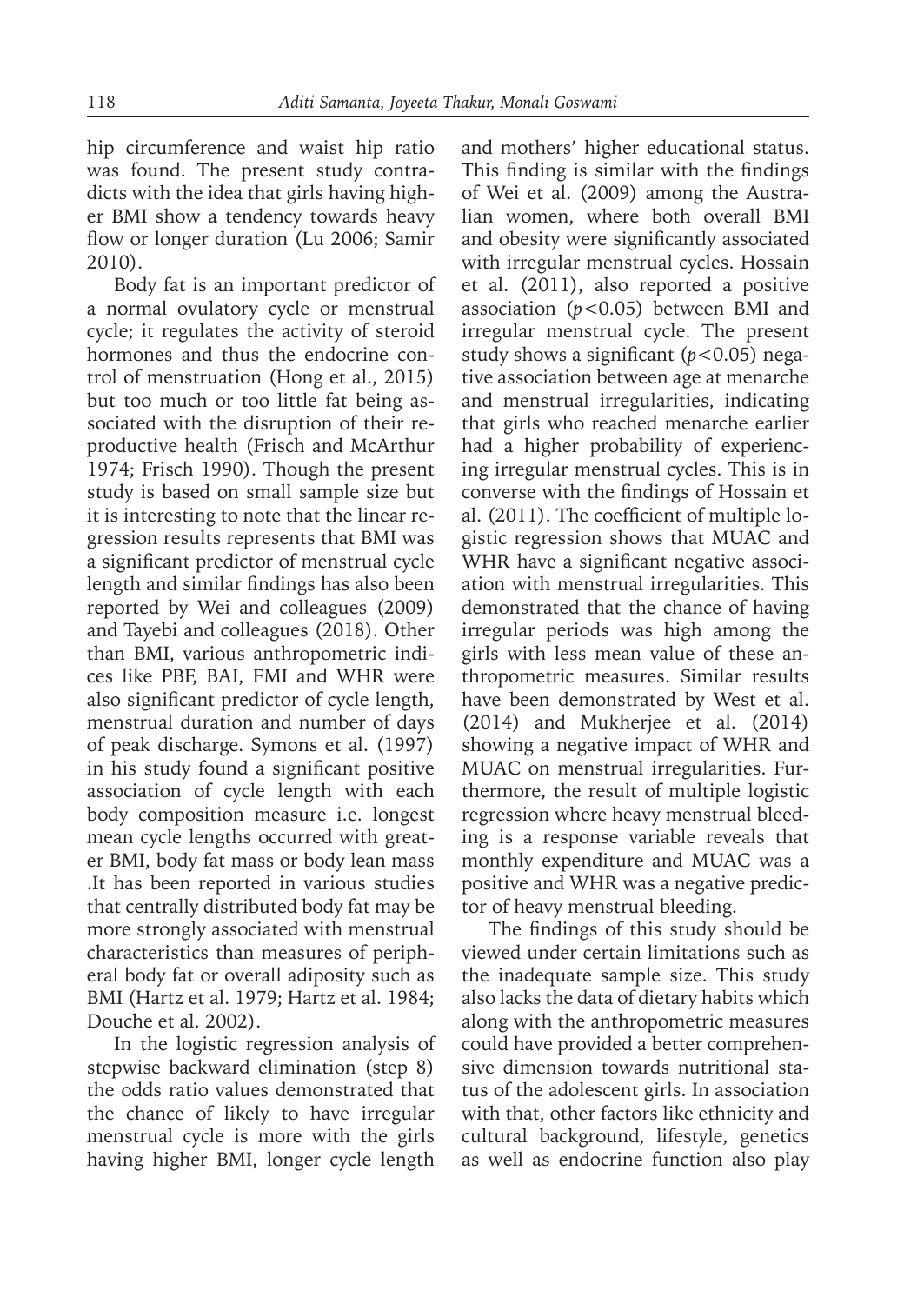a very important role in determining menstrual characteristics; therefore, further research is required to determine the impact of these factors to suggest a better insight of menstrual health. But still, this study is a good attempt for the situation assessment of slum adolescent girls who are the future mother in some consecutive years but still face several menstrual health related problems, so that government with the help NGO's or other community-based organisations could take an active initiation through effective menstrual health programme, for the better improvement of these future mothers.

## **Authors' contributions**

AS carried out the data acquisition and dataset tabulation; JT carried out statistical analysis and drafted the manuscript; MG conceived and designed the study, analyzed the data and helped to draft the manuscript.

## **Conflict of interest**

The authors report no conflicts of interest. The authors alone are responsible for the content and writing of the paper.

## **Corresponding author**

Monali Goswami, Department of Anthropology, University of Calcutta. 35 Ballygunge Circular Road, Kolkata 700019, West Bengal

e-mail: goswami\_monali@rediffmail.com

# **References**

Adolescence Merriam-Webster.com. 2012. Available at: https://www.merriam-webster.com (Accessed August 18, 2018).

- Agarwal AK, Agarwal A.2010. A Study of dysmenorrhea during menstruation in adolescent girls. Indian J Community Med 35(1):159–64.
- Bao Y, Lu J, Wang C, Yang M, Li H, Zhang X, et al. 2008. Optimal waist circumference cutoffs for abdominal obesity in Chinese. Atherosclerosis 201(2):378–84.
- Barlow SE. 2007. Expert Committee recommendations regarding the prevention, assessment, and treatment of child and adolescent overweight and obesity: summary report. Pediatrics 120(4):S164–S192. Available through Centers for Disease Control and Prevention website: https:// www.cdc.gov/nccdphp/dnpao/growthcharts/training/bmiage/page4.html (Accessed August 8, 2018).
- Bergman RN, Stefanovski D, Buchanan TA, Sumner AE, Reynolds JC, Sebring NG, et al. 2011. A better index of body adiposity. Obesity 19(5):1083–89.
- Bhattacherjee S, Ray K, Biswas R, Chakraborty M. 2013. Menstruation: experiences of adolescent slum dwelling girls of Siliguri city, West Bengal, India. Journal of Basic and Clinical Reproductive Sciences 2(2):85–91.
- Campbell M, McGrath P.1997. Use of medication by the adolescents for the management of menstrual discomfort. Arch Pediatr Adolesc Med 151(9):905–12.
- Chatterjee S, Hadi AS. 2006. Regression Analysis by Example. 4th edition. Hoboken, New Jersey: Wiley Interscience a John Wiley & Sons, Inc., Publication.
- Chaturvedi S, Kapil U, Gnanasekaran N, Sachdev HP, Pandey RM, Bhanti T. 1996. Nutrient intake amongst adolescent girls belonging to poor socioeconomic group of rural area of Rajasthan. Indian Pediatr 33(3):197–01.
- Chauhan GD, Kodnani AH. 2016. A study of prevalence and impact of dysmenorrhea and its associated symptoms among adolescent girls residing in slum areas of Vadodara city, Gujarat. Int J Med Sci Public Health 5(3):510–15.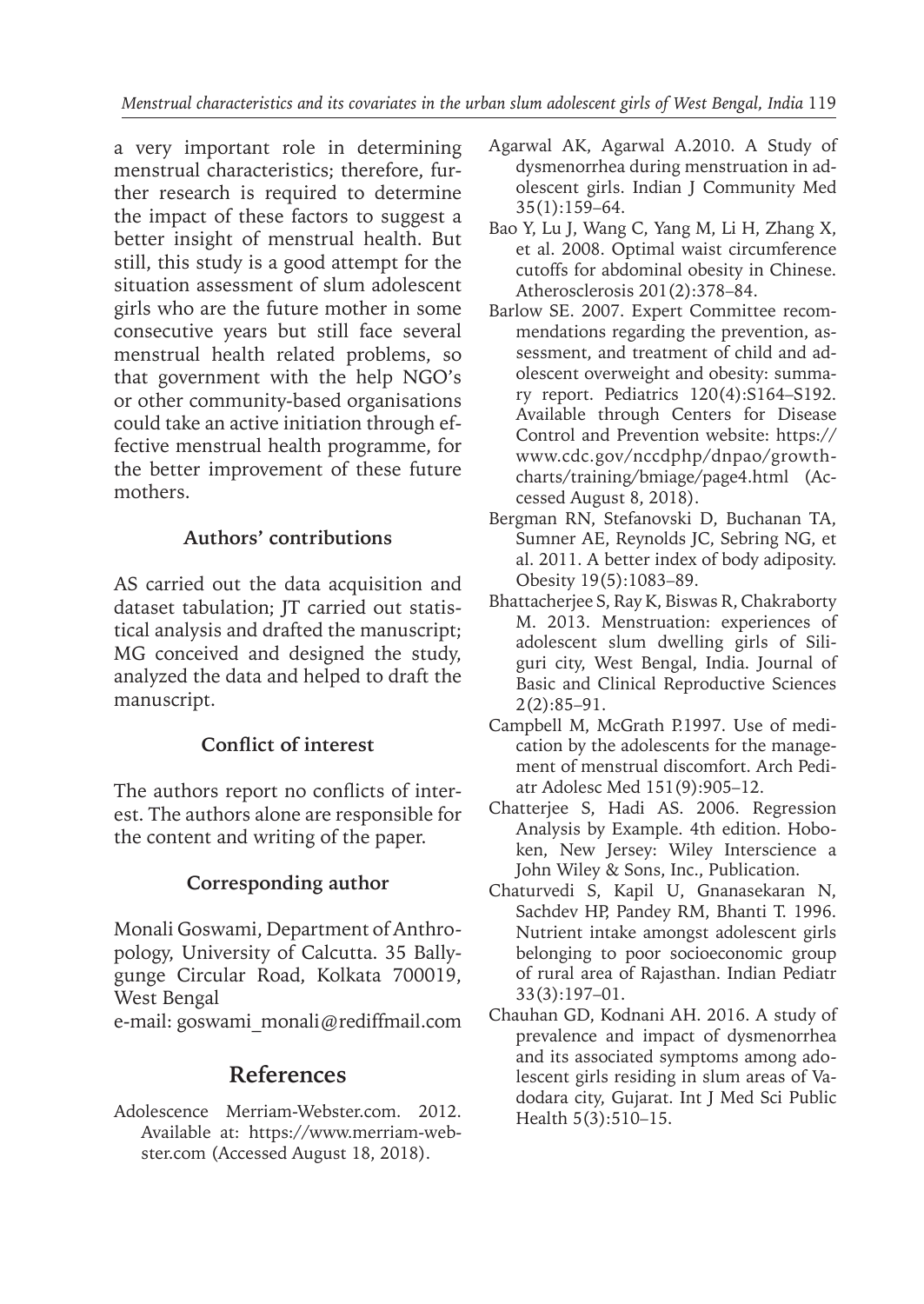- Choudhary S, Mishra CP, Shukla KP. 2009. Correlates of nutritional status of adolescent girls in the rural area of Varanasi. The Internet J of Nutr and Wellness 7(2):1–10.
- Dars S, Sayed K, Yousufzai Z. 2014. Relationship of menstrual irregularities to BMI and nutritional status in adolescent girls. Pak J Med Sci 30(1):140–44.
- Dasgupta A, Sarkar M. 2008. Menstrual Hygiene: How Hygienic is the Adolescent Girl? Indian J Community Med 33(2):78– 80.
- Deshpande NS, Karva D, Agarkhedkar S, Deshpande S. 2013. Prevalence of anaemia in adolescent girls and its correlation with demographic factors. International Journal of Medicine and Public Health 3:235–39.
- Diaz A, Laufer MR, Breech LL. 2006. Menstruation in girls and adolescents: using the menstrual cycle as a vital sign. Pediatrics 118(5): 2245–50.
- Douchi T, Kuwahata R, Yamamoto S, Oki T, Yamasaki H, Nagata Y. 2002. Relationship of upper body obesity to menstrual disorders. Acta Obstet Gynecol Scand 81:147–50.
- Frisch RE. 1987. Body fat, menarche, fitness and fertility. Hum Reprod 2(6):521–33.
- Frisch RE. 1990. The right weight: body fat, menarche and ovulation. Baillieres Clin Obstet Gynaecol 4(3):419–39.
- Frisch RE. 1994. The right weight: body fat, menarche and fertility. Proc Nutr Soc 53(1):113–29.
- Frisch RE, McArthur JW. 1974. Menstrual cycles: fatness as a determinant of minimum weight for height necessary for their maintenance or onset. Science 185(4155):949–51.
- Fujiwara T. 2005. The discrepancy between BMI and self-recognition of adequate body weight may cause insufficient food intake and habits in young women in Japan. Bulletin of Ashiya College; 27:75–80.
- Fujiwara T, Nakata R. 2004. Current problems of food intake in young women in Japan: their influence on female reproductive function. Reprod Med Biol 3(3):107–14.
- García CB, Gónzalez VA, Frías GE, Arana CC, Díaz ME, Tolmo MD. 2010. An Pediatr (Barc) 73(6):320–26.
- Gharakhanlou R, Farzad B, Agha-Alinejad H, Steffen LM, Bayati M. 2011. Anthropometric measures as predictors of cardiovascular disease risk factors in the urban population of Iran. Arq Bras Cardiol (online). Available at: http://www.scielo.br/ pdf/abc/2012nahead/en\_aop00212.pdf (Accessed August 15, 2018).
- Gopalakrishna PK, Purushothaman S, Reghunath S, Pushkar B, King KI. 2015. Association of age at menarche with body mass index and waist–hip ratio. Int J Med Sci Public Health 5(8):1631–34.
- Hanson M, Gluckman P. 2006. Evolution: Development and timing of puberty. Trends Endocrin Met 17 (1):7–12.
- Harlow SD, Park M. 1996. A longitudinal study of risk factors for the occurrence, duration and severity of menstrual cramps in a cohort of college women. Br J Obstet Gynaecol 103(11):1134–42.
- Hartz AJ, Barboriak PN, Wong A, Katayama KP, Rimm AA. 1979. The association of obesity with infertility and related menstrual abnormalities in women. Int J Obes 3:57–73.
- Hartz AJ, Rupley DC, Rimm AA. 1984. The association of girth measurements with disease in 32,856 women. Am J Epidemiol 119:71–80.
- Hossain MG, Islam S, Aik S, Zaman TK, Lestrel PE. 2010. Age at menarche of university students in Bangladesh: secular trends and association with adult anthropometric measures and socio-demographic factors. J Biosoc Sci 42(5):677–87.
- Hossain MG, Sabiruzzaman M, Islam S, Hisyam RZ, Lestrel PE, Kamarul T. 2011. Influence of anthropometric measures and sociodemographic factors on menstrual pain and irregular menstrual cycles among university students in Bangladesh. Anthropol Sci 119(3):239–46.
- Houston AM, Abraham A, Huang Z, D'Angelo LJ. 2006. Knowledge, attitudes, and consequences of menstrual health in ur-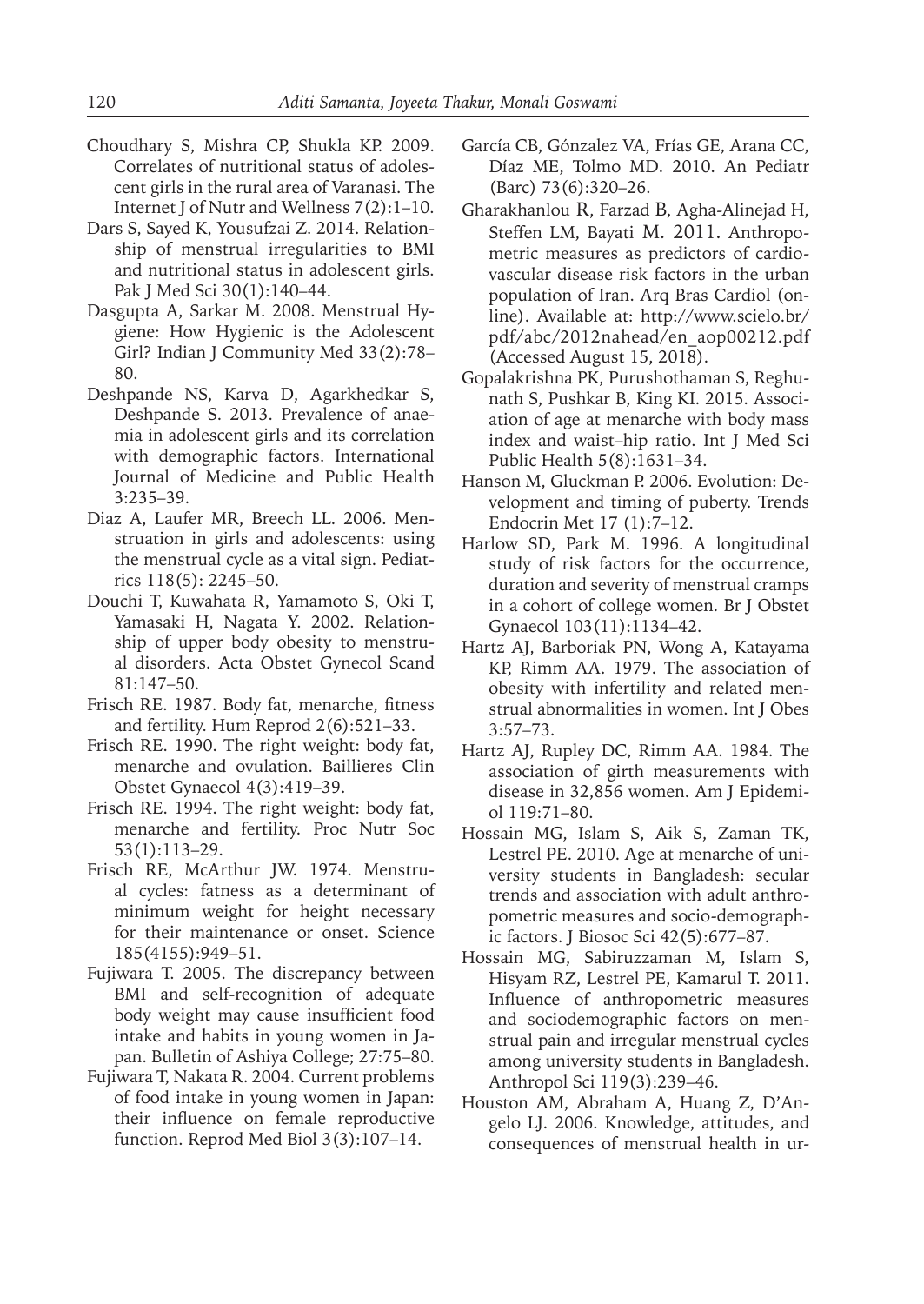ban adolescent females. J Pediatr Adolesc Gynecol, 19(4):271–75.

- Indira A, Kantha K. 2017. Correlation of body mass lndex levels with age at menarche in women in, selected rural areas of Nellore: a cross sectional study. IJRSR 8(3):16297– 99.
- International Institute for Population Sciences and ORC Macro. National Family Health Survey (NFHS-4), India, 2015– 16. District Fact Sheets of Kolkata. IIPS: Mumbai (Available at: http://rchiips.org/ nfhs/FCTS/WB/Kolkata.pdf. Retrieved on August 30, 2018).
- Jena P, Panda J, Mishra A, Agasti N. 2017. Menstrual pattern and body mass index in adolescent school girls; a cross-sectional study. GJRA 6(6):29–31.
- Joshi SM, Likhar S, Agarwal SS, Mishra MK, Shukla U. 2014. A study of nutritional status of adolescent girls in rural area of Bhopal district. National Journal of Community Medicine. 5(2):191–94.
- Ju H, Jones M, Mishra GD. 2015. A U-shaped relationship between body mass index and dysmenorrhea: a longitudinal study. PLoS One. 10(7): e0134187.
- Kaczmarek M. 2011. Conceptual frameworks and methodological tools for multidisciplinary approach to the adolescent health research. In: M. Kaczmarek (ed.) Health and Well – Being in Adolescence. Part one Physical Health and Subjective Well-Being. Poznań: Bogucki Wydawnictwo Naukowe, 19–43.
- Kanotra SK, Bangal VB, Bhavthankar DP. 2013. Menstrual pattern and problems among rural adolescent girls. IJBAR 4(8):551–54.
- Karlberg J. 2002. Secular trends in pubertal development. Horm Res. 57 (Suppl 2):S19–30
- Katzmarzyk PT, BarreiraTV, Broyles ST, Chaput JP, Fogelholm M, Hu G, et al. 2015. Association between body mass index and body fat in 9–11-year-old children from countries spanning a range of human development. Int J Obes Suppl 5(2): S43– S46.
- Kaur TJ, Kochar GK, Agarwal T. 2007. Impact of nutrition education on nutrient adequacy of adolescent girls. Stud Home Comm Sci 1(1):51–55.
- Khanna A, Goyal RS, Bhaswar R. 2005. Menstrual practices and reproductive problems: a study of adolescent girls in Rajasthan. J Health Manag 7(1):91–107.
- Khodakarami B, Masoumi SZ, Faradmal J, Nazari M, Saadati M, Sharifi F, Shakhbabaei M. 2015. The severity of dysmenorrhea and its relationship with Body Mass Index among female adolescents in Hamadan. Iran J Midwifery Reprod Health 3(4):444–50.
- Kulkarni MV, Durge PM. 2011. Reproductive health morbidities among adolescent girls: breaking the silence. Stud Ethno Med 5(3):165–68.
- Kumbhar SK, Reddy M, Sujana B, Reddy RK, Bhargavi DK, Balkrishna C. 2011. Prevalence of dysmenorrhea among adolescent girls (14–19 yrs) of Kadapa district and its impact on quality of life: A cross sectional study. National Journal of Community Medicine 2(2):265–68.
- Kutner MH, Nachtsheim CJ, Neter J, Li W. 2005. Applied Linear Statistical Models. 5th edition. Chicago, IL; Boston, MA: Wc-Graw-Hill/Irwin.
- Lacroix AE, Whitten RA*.* 2018. StatPearls review books, Menarche. [e-book] StatPearls Publishing LLC. Available through: The National Center for Biotechnology Information Bookshelf website https://www. ncbi.nlm.nih.gov/books/NBK470216/ (Accessed August 22, 2018).
- Lohman TG, Roche AF, Martorell R. 1988. Anthropometric Standardization Reference Manual. Champaign, IL: Human Kinetics Books.
- Lu Z. 2006. The relationship between menstrual attitudes and menstrual symptoms among Taiwanese women. J Adv Nurs 33:621–28.
- Mamun AA, Hayatbakhsh MR, O'Callaghan M, Williams G, Najman J. 2009. Early overweight and pubertal maturation pathways of association with young adults'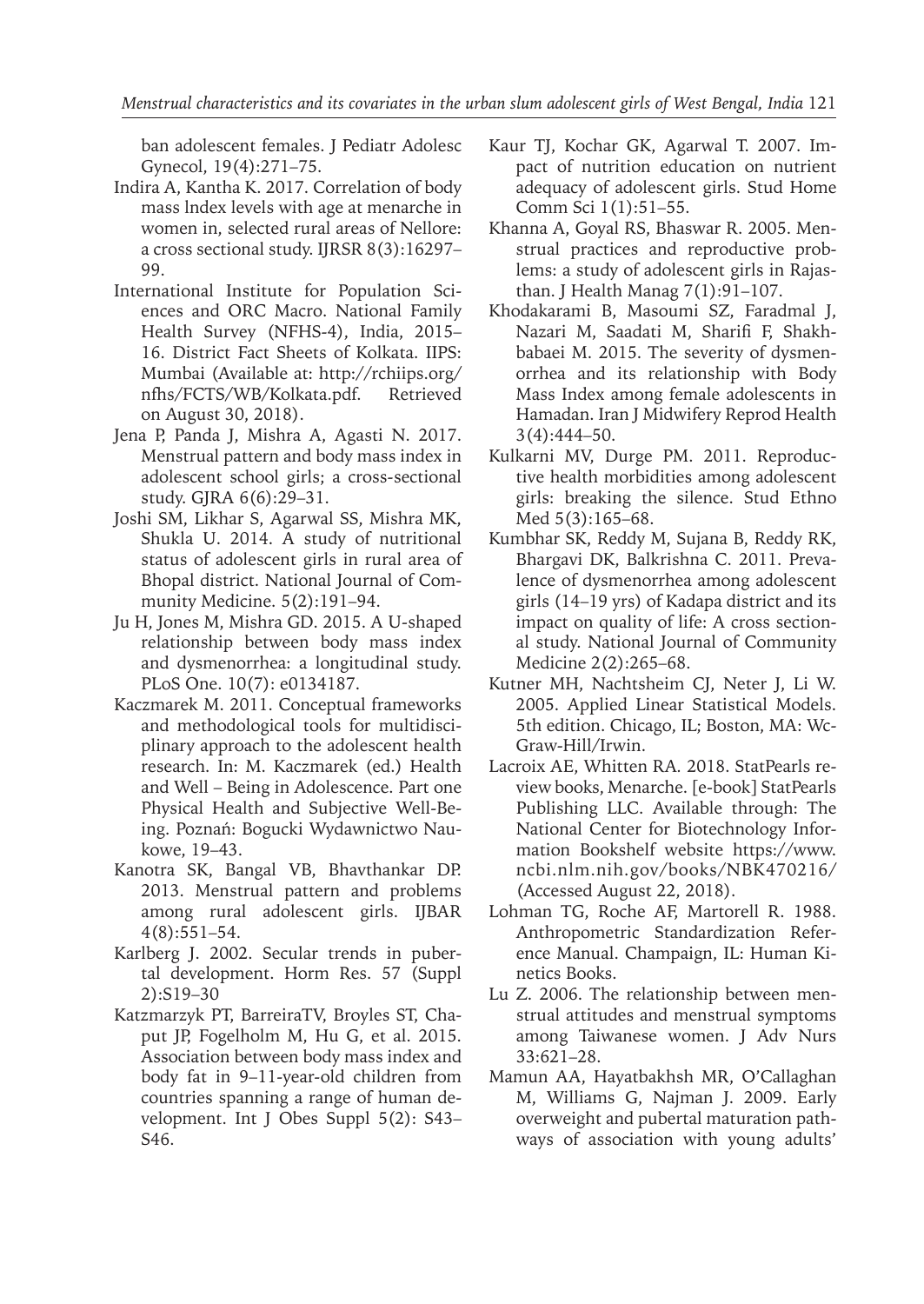overweight: a longitudinal study. Int J Obes (Lond) 33(1):14–20.

- Meenal VK, Durge PM, Kasturwar NB. 2012. Prevalence of Anemia among Adolescent girls in an Urban Slum. National Journal of Community Medicine 3(1):106–11.
- Midi H, Sarkar SK, Rana S. 2010. Collinearity diagnostics of binary logistic regression model. Journal of Interdisciplinary Mathematics 13(3):253–67.
- Mitra D, Banerji S. 2016. Evaluation of the status of ponds in Duttabad slums of Salt Lake city, Kolkata, India. International Journal of Water Research 6(1):1–9.
- Mohite RV, Mohite VR, Kumbhar SM, Ganganahalli P. 2013. Common menstrual problems among slum adolescent girls of western Maharashtra, India. Journal of Krishna Institute of Medical Sciences University 2(1):89–97.
- Mohite RV, Mohite VR. 2013. Common menstrual problems among slum adolescent girls of western Maharashtra, India. Journal of Krishna Institute of Medical Science University 2(1):89–97.
- Mukherjee P, Mishra SK and Ray S. 2014. Menstrual Characteristics of Adolescent Athletes:A Study from West Bengal, India Coll Antropol 38(3):917–23.
- Munster K, Schmidt L, Helm P. 1992. Length and variation in the menstrual cycle: A cross sectional study from a Danish county. Br J Obstet Gynaecol 99(5):422–29.
- Nagata C, Hirokawa K, Shimizu N, Shimizu H. 2005. Associations of menstrual pain with intakes of soy, fat and dietary fiber in Japanese women. Eur J ClinNutr 59(1):88–92.
- Nwankwo M, Danborno B and Hamman WO. 2018. Relationship between Body Mass Index and timing of maturation. J Exp Clin Anat 14(2):95–100.
- Omidvar S, Amiri FN, Bakhtiari A, Begum K. 2018. A study on menstruation of Indian adolescent girls in an urban area of South India. JFMPC 7(4):698–02.
- OnisMde, Onyango AW, Borghi E, Siyam A, Nishida C, Siekmann J. 2007. Development of a WHO growth reference for

school-aged children and adolescents. Bulletin of the World Health Organization 85(9):661–67.

- Pejhan A, Moghaddam HY, Najjar L, Akaberi A. 2013. The relationship between menarche age and anthropometric indices of girls in Sabzevar. Journal of Pakistan Medical Association 63(1):81–4.
- Peter AB, Ocholi SG. 2017. Body mass index and incidence of menorrhagia among adolescent female undergraduate students in Nigeria. IJMRHS 3(7):75–79.
- Rahman MM, Kabir M, Shahidullah M. 2004. Adolescent self-reported reproductive morbidity and health care seeking behaviour. J Ayub Med Coll Abottabad 16(2):9–14.
- Recommended BMI-for-age Cutoffs. Growth Chart Training. Available through Centers for Disease Control and Prevention website: https://www.cdc.gov/nccdphp/ dnpao/growthcharts/training/bmiage/ page4.html (Accessed August 18, 2018).
- Rowland AS, Baird DD, Long S, Wegienka G, Harlow SD, Alavanja M et al. 2002. Influence of medical conditions and lifestyle factors on the menstrual cycle. Epidemiology 13(6):668–74.
- Samir N, Abd el fattah H, Sayed EM. 2015. The correlation between body mass index and menstrual profile among nursing students of Ain Shams University. Egyptian Journal of Nursing 10(1):27−39.
- Sandhu J, Ben-Shlomo Y, Cole TJ, Holly J, Smith GD. 2006. The impact of childhood body mass index on timing of puberty, adult stature and obesity: A follow-up study based on adolescent anthropometry recorded at Christ's Hospital (1936– 1964). Int J Obes 30(1):14–22.
- Sanyal S, Ray S. 2008. Age variation in menstrual characteristics of adolescent girls of West Bengal, India. Singapore Med J 49(7):542–50.
- Scott EC, Johnston FE. 1982. Critical fat, menarche, and the maintenance of menstrual cycles: a critical review. J Adolesc Health Care 2(4):249–60.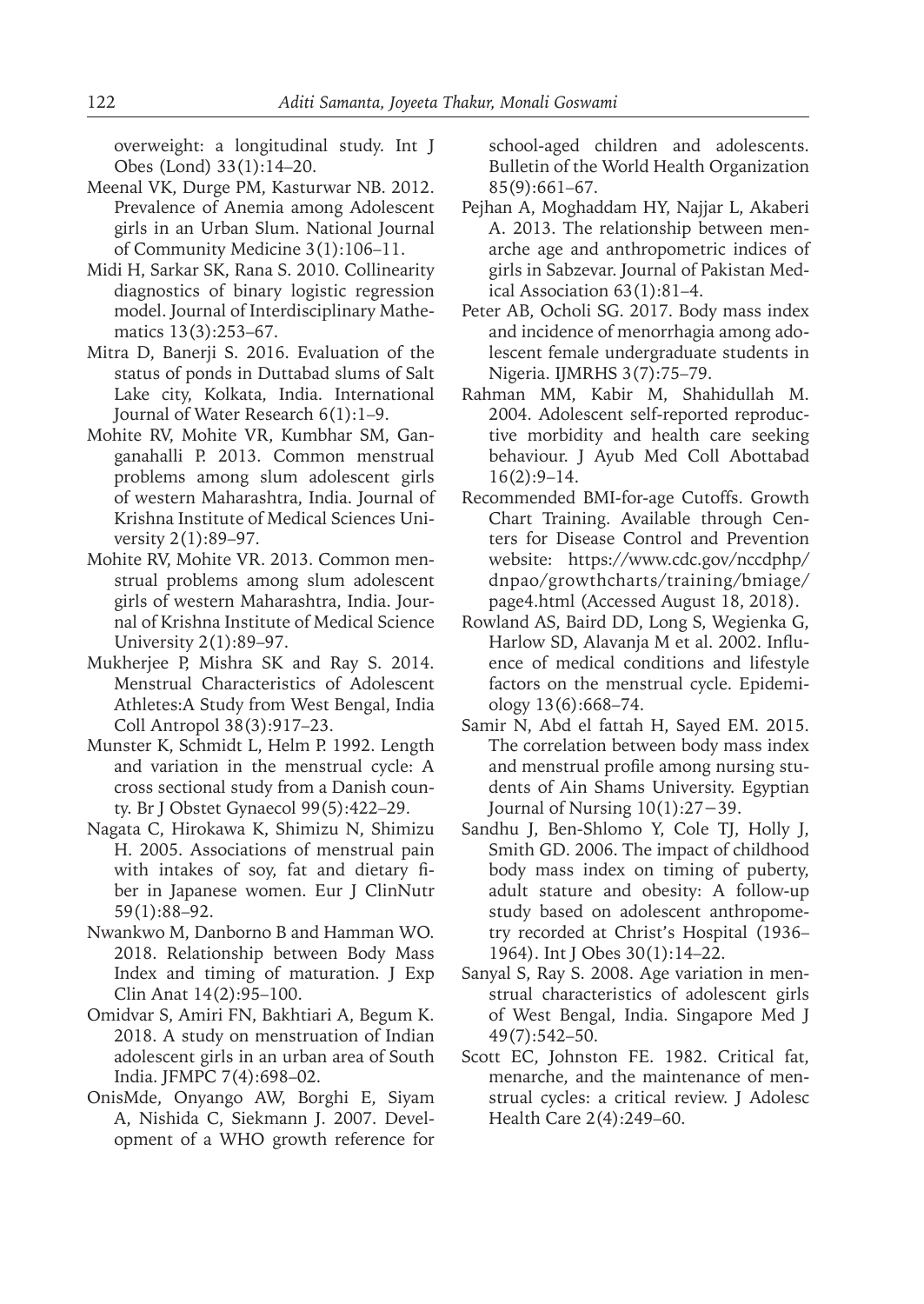- Seedhom AE, Mohammed ES, Mahfouz EM. 2013. Life Style Factors Associated with Premenstrual Syndrome among El-Minia University Students, Egypt. ISRN Public Health 2013; Article ID: 617123:1–6.
- Available at: http://www.hindawi.com/isrn/ ph/2013/617123 (Accessed August 18, 2018].
- Sheetu MKJ, Naik JD, Thakur MS, Langre SD, Pandey VO. 2014. Patterns and problems of menstruation amongst the adolescent girls residing in the urban slum. Sch J App Med Sci 2(2A):529–34.
- Shidfar F, Alborzi F, Salehi M, Nojomi M. 2012. Association of waist circumference, body mass index and conicity index with cardiovascular risk factors in postmenopausal women. Cardiovasc J Afr 23(8):442–45.
- Slaughter MH, Lohman TG, Boileau R, Horswill CA, Stillman RJ, Van Loan MD, et al. 1988. Skinfold equations for estimation of body fatness in children and youth. Hum Biol 60:709–23.
- Symons JP, Sowers MF, Harlow SD. 1997. Relationship of body composition measures and menstrual cycle length. Ann Hum Biol 24(2):107–16.
- Tayebi N, Yazdanpanahi Z, Yektatalab S, Pourahmad S, Akbarzadeh M. 2018. The relationship between body mass index (BMI) and menstrual disorders at different ages of menarche and sex hormones. J Natl Med Assoc 110(5):440–47.
- Taylor RW, Jones IE, Williams SM, Goulding A. 2000. Evaluation of waist circumference, waist-to-hip ratio, and the Conicity Index as screening tools for high trunk fat mass, as measured by dual-energy X-ray absorptiometry, in children aged 3–19 y. Am J Clin Nutr 72(2):490–95.
- Teixeira A, Oliveira E,and Dias M. 2013. Relationship between the level of physical activity and premenstrual syndrome incidence. Rev Bras Ginecol Obstet 35(5):210–14.
- Thapa B and Shrestha T. 2015. Relationship between Body Mass Index and menstrual

irregularities among the adolescents. Int J Nurs Res 2(2):7–11.

- Tienboon P, Wahlqvist M. 2002. A prospective study of weight and height going from infancy to adolescence. Asia Pacific J Clin Nutr 11(1):42–47.
- Towne B, Czerwinski SA, Demerath EW, Blangero J, Roche AF, Siervogel RM. 2005. Heritability of age at menarche in girls from the Fels Longitudinal Study. Am J Phys Anthropol 128(1):210–19.
- VanItallie TB, Yang MU, Heymsfield SB, Funk RC, Boileau RA. 1990. Height-normalized indices of the body's fat-free mass and fat mass: potentially useful indicators of nutritional status. Am J Clin Nutr 52:953–9.
- Vasanthi G, Pawashe AB, Susie H, Sujatha T, Raman L. 1994. Iron nutritional status of adolescent girls from rural area and urban slum. Indian Pediatr 31(2):127–32.
- Wang H, Liu A, Zhao T, Gong X, Pang T, Zhou Y et al. 2017. Comparison of anthropometric indices for predicting the risk of metabolic syndrome and its components in Chinese adults: a prospective, longitudinal study. BMJ Open 7(9):1–10.
- Warner PE, Critchley HO, Lumsden MA, Campbell-Brown M, Douglas A, Murray GD. 2004. Menorrhagia II: is the 80-mL blood loss criterion useful in management of complaint of menorrhagia? Am J Obstet Gynecol 190(5):1224–29.
- Wei S, Schmidt MD, Dwyer T, Norman RJ, Venn AJ. 2009. Obesity and Menstrual Irregularity: Associations With SHBG, Testosterone and Insulin. Obesity 7(5): 1071–76.
- West S, Lashen H, Bloigu A, Franks S, Puukka K, Ruokonen A et al. 2014. Irregular menstruation and hyper androgenaemia in adolescence are associated with polycystic ovary syndrome and infertility in later life: Northern Finland Birth Cohort 1986 Study. Hum Reprod 29(10): 2339–51.
- Winderlich M. The link between weight and menstrual cycles. Available at: https:// www.everydayhealth.com/pms/weightand-your-cycle.aspx (Accessed August 20, 2018).